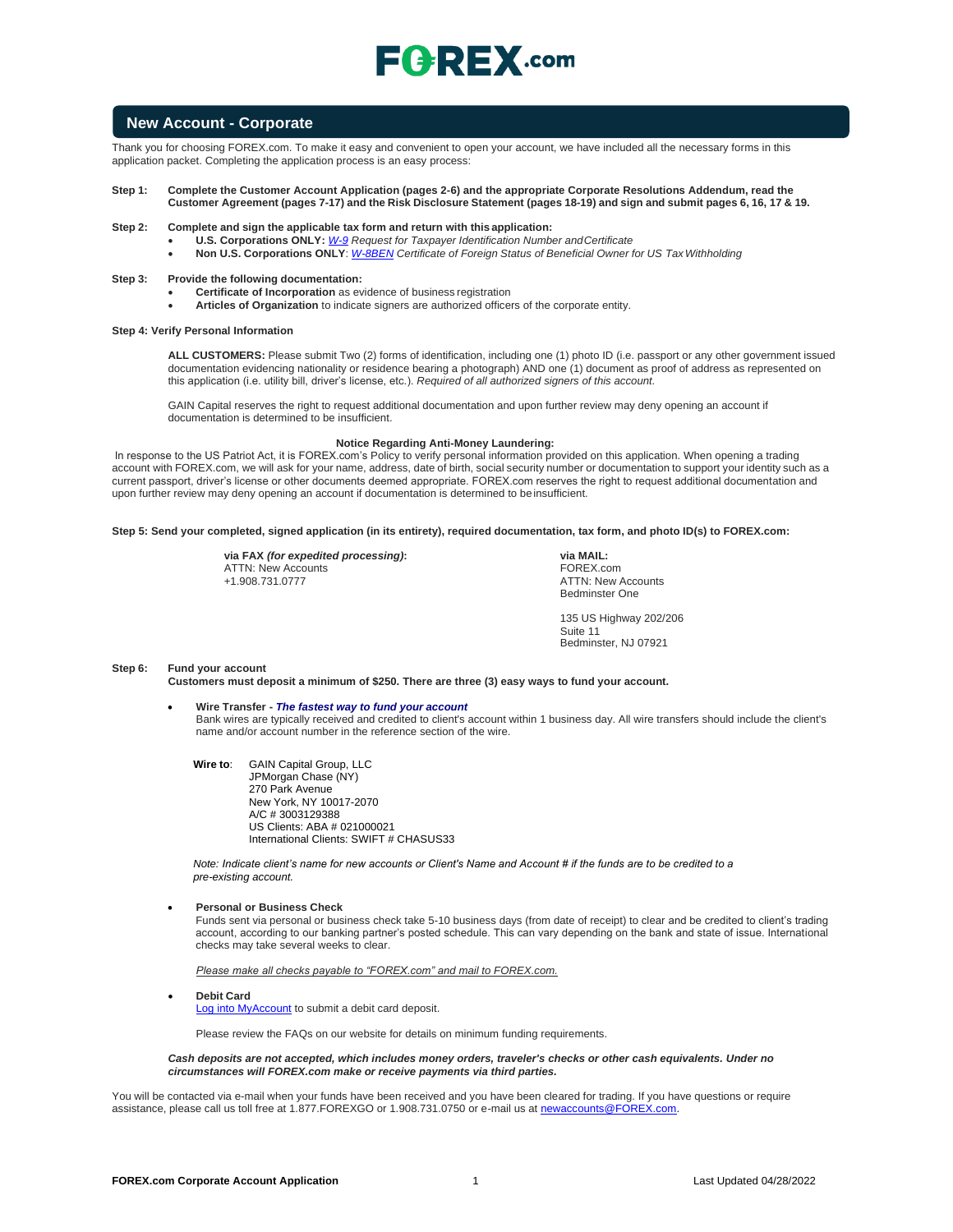

## **Customer Account Application - Corporate**

**This Application must be completed in full or it will not be processed**. FOREX.com will not disclose, share or sell your personal information to third parties. You must be at least 18 years of age to open an account. Please type or print clearly.

| <b>INTRODUCING BROKER (IF APPLICABLE)</b>                                                                                                                                                                                      |                                                                                                                       |                  |                                                                                                                                                                                                                                |  |
|--------------------------------------------------------------------------------------------------------------------------------------------------------------------------------------------------------------------------------|-----------------------------------------------------------------------------------------------------------------------|------------------|--------------------------------------------------------------------------------------------------------------------------------------------------------------------------------------------------------------------------------|--|
|                                                                                                                                                                                                                                |                                                                                                                       |                  |                                                                                                                                                                                                                                |  |
| <b>PRIMARY CONTACT</b>                                                                                                                                                                                                         |                                                                                                                       |                  |                                                                                                                                                                                                                                |  |
|                                                                                                                                                                                                                                |                                                                                                                       |                  |                                                                                                                                                                                                                                |  |
|                                                                                                                                                                                                                                |                                                                                                                       |                  |                                                                                                                                                                                                                                |  |
| (This will be our primary method of contacting you)                                                                                                                                                                            |                                                                                                                       |                  |                                                                                                                                                                                                                                |  |
| Contact Relationship to Entity: Owner                                                                                                                                                                                          |                                                                                                                       | Officer/Director |                                                                                                                                                                                                                                |  |
| <b>COMPANY DETAILS</b>                                                                                                                                                                                                         |                                                                                                                       |                  |                                                                                                                                                                                                                                |  |
|                                                                                                                                                                                                                                |                                                                                                                       |                  | Name of Corporation: example and a series of Corporation:                                                                                                                                                                      |  |
|                                                                                                                                                                                                                                |                                                                                                                       |                  |                                                                                                                                                                                                                                |  |
|                                                                                                                                                                                                                                |                                                                                                                       |                  |                                                                                                                                                                                                                                |  |
| Please provide a detailed description of your core business activities as well as your revenue sources                                                                                                                         |                                                                                                                       |                  |                                                                                                                                                                                                                                |  |
| <b>COMPANY ADDRESS</b>                                                                                                                                                                                                         | <u> 1989 - Johann Stoff, deutscher Stoff, der Stoff, der Stoff, der Stoff, der Stoff, der Stoff, der Stoff, der S</u> |                  |                                                                                                                                                                                                                                |  |
| Address (P.O. boxesnot accepted): Note that the contract of the contract of the contract of the contract of the contract of the contract of the contract of the contract of the contract of the contract of the contract of th |                                                                                                                       |                  |                                                                                                                                                                                                                                |  |
|                                                                                                                                                                                                                                |                                                                                                                       |                  | City: City: City: City: Culture Country: Country: Country: Country: Country: Country: Country: Country: Country: Country: Country: Country: Country: Country: Country: Country: Country: Country: Country: Country: Country: C |  |
| <b>MAILING ADDRESS</b>                                                                                                                                                                                                         |                                                                                                                       |                  |                                                                                                                                                                                                                                |  |
|                                                                                                                                                                                                                                |                                                                                                                       |                  |                                                                                                                                                                                                                                |  |
|                                                                                                                                                                                                                                |                                                                                                                       |                  | City: City: City: City: Culture Country: Country: Country: Country: Country: Country: Country: Country: Country: Country: Country: Country: Country: Country: Country: Country: Country: Country: Country: Country: Country: C |  |
| Only foreign (non U.S.) corporations must complete this section:                                                                                                                                                               |                                                                                                                       |                  |                                                                                                                                                                                                                                |  |
|                                                                                                                                                                                                                                |                                                                                                                       |                  | Number of employees: Number of employees:                                                                                                                                                                                      |  |
|                                                                                                                                                                                                                                |                                                                                                                       |                  |                                                                                                                                                                                                                                |  |
|                                                                                                                                                                                                                                |                                                                                                                       |                  | What products/services do you sell or provide?<br>What products/services do you sell or provide?                                                                                                                               |  |
|                                                                                                                                                                                                                                |                                                                                                                       |                  |                                                                                                                                                                                                                                |  |
|                                                                                                                                                                                                                                |                                                                                                                       |                  |                                                                                                                                                                                                                                |  |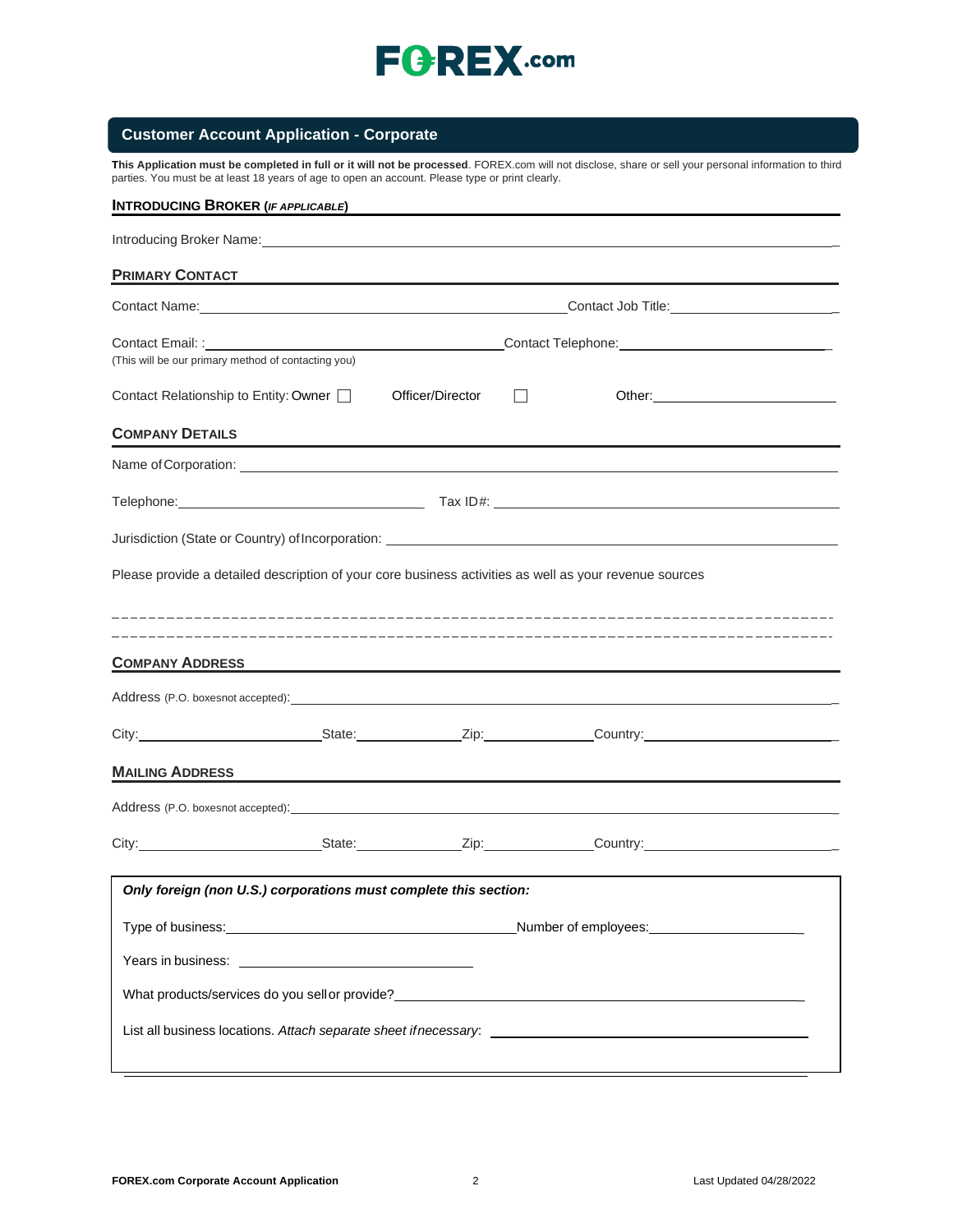

### **BENEFICIAL OWNER AND CONTROL PERSON INFORMATION**

**Provide a list of all natural person(s) who beneficially own the entity, including their ownership percentage (must equal 100%). In addition, please list all persons who hold an executive or senior manager position, or who regularly performs similar functions (i.e Control Person(s)). Attach additional sheets if necessary**

**1.** Individual Beneficial Owner and Control Person Information

| <b>Name</b> | Date of<br><b>Birth</b> | <b>Address</b> | <b>Title</b> | SSN/Passport | Ownership<br>% |
|-------------|-------------------------|----------------|--------------|--------------|----------------|
|             |                         |                |              |              |                |
|             |                         |                |              |              |                |
|             |                         |                |              |              |                |
|             |                         |                |              |              |                |
|             |                         |                |              |              |                |
|             |                         |                |              |              | 100%           |

**2.** If the entity is part of a larger corporate organizational structure, please provide a list of all direct and/or indirect owner names. This should include all entities in the ownership chain from the direct parent to the ultimate parent:

### **Entity Ownership Structure (if applicable)**

| Name | <b>Address</b> | <b>TIN</b> | Ownership % |
|------|----------------|------------|-------------|
|      |                |            |             |
|      |                |            |             |
|      |                |            |             |
|      |                |            |             |
|      |                |            |             |

- **3.** Are any of the company's shares heldin nominee?  $\Box$  YES  $\Box$  NO
	- If yes, please explain:

**OFFICERS (***PROVIDE INFORMATION ABOUT ALL OFFICERS/CONTROL PERSONS)*

|                                                                                                                                                                                                                                |  | City: City: City: City: City: Country:                                                                                                                                                                                         |
|--------------------------------------------------------------------------------------------------------------------------------------------------------------------------------------------------------------------------------|--|--------------------------------------------------------------------------------------------------------------------------------------------------------------------------------------------------------------------------------|
|                                                                                                                                                                                                                                |  |                                                                                                                                                                                                                                |
|                                                                                                                                                                                                                                |  |                                                                                                                                                                                                                                |
| Address (P.O. boxesnot accepted): example and a series of the series of the series of the series of the series of the series of the series of the series of the series of the series of the series of the series of the series |  |                                                                                                                                                                                                                                |
|                                                                                                                                                                                                                                |  | City: City: City: City: Current Country: Country: Country: Country: Country: Country: Country: Country: Country: Country: Country: Country: Country: Country: Country: Country: Country: Country: Country: Country: Country: C |
|                                                                                                                                                                                                                                |  |                                                                                                                                                                                                                                |
|                                                                                                                                                                                                                                |  |                                                                                                                                                                                                                                |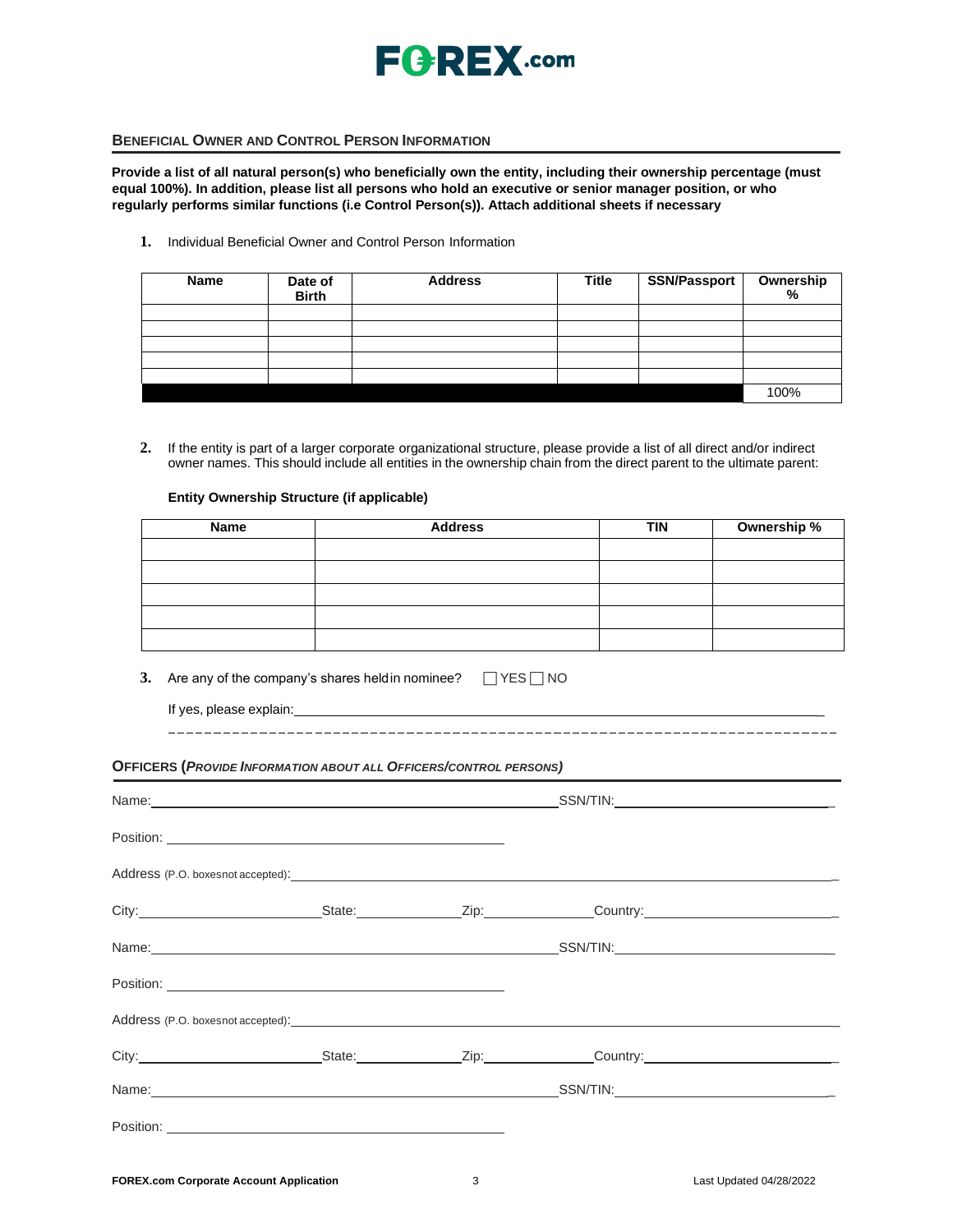# **FGREX.com**

|                      | Address (P.O. boxesnot accepted):                                                                                                                                                                                                    |                                                                                                                             |  |
|----------------------|--------------------------------------------------------------------------------------------------------------------------------------------------------------------------------------------------------------------------------------|-----------------------------------------------------------------------------------------------------------------------------|--|
|                      |                                                                                                                                                                                                                                      | City: City: City: City: Country:                                                                                            |  |
|                      |                                                                                                                                                                                                                                      |                                                                                                                             |  |
|                      |                                                                                                                                                                                                                                      |                                                                                                                             |  |
|                      |                                                                                                                                                                                                                                      |                                                                                                                             |  |
|                      |                                                                                                                                                                                                                                      | City: City: City: City: City: Culture Country: Country: Country:                                                            |  |
|                      | <u>FINANCIAL INFORMATION EXAMPLE THE STATE OF STATE OF STATE OF STATE OF STATE OF STATE OF STATE OF STATE OF STATE OF STATE OF STATE OF STATE OF STATE OF STATE OF STATE OF STATE OF STATE OF STATE OF STATE OF STATE OF STATE O</u> |                                                                                                                             |  |
|                      |                                                                                                                                                                                                                                      |                                                                                                                             |  |
|                      |                                                                                                                                                                                                                                      |                                                                                                                             |  |
|                      | Initial deposit \$                                                                                                                                                                                                                   |                                                                                                                             |  |
|                      | If the entity does not have any liabilities, please provide an explanation below:                                                                                                                                                    |                                                                                                                             |  |
|                      | Do you have financial statements that are less than 12 months old? $\Box$ YES $\Box$ NO                                                                                                                                              |                                                                                                                             |  |
|                      |                                                                                                                                                                                                                                      | If yes, please submit the most recent audited and/or unaudited financial statements. If none, please explain why.           |  |
| <b>LEGAL HISTORY</b> |                                                                                                                                                                                                                                      |                                                                                                                             |  |
|                      | disqualify you from registration with any regulatory agency? $\Box$ YES $\Box$ NO                                                                                                                                                    | Were you or any senior corporate officer/principal ever charged or convicted of a felonious crime which would potentially   |  |
|                      |                                                                                                                                                                                                                                      |                                                                                                                             |  |
| <b>AFFIRMATION</b>   |                                                                                                                                                                                                                                      |                                                                                                                             |  |
|                      | Are the deposited funds contributed solely by the entity and/or its principals/owners?                                                                                                                                               | $\Box$ YES $\Box$ NO                                                                                                        |  |
| solely from:         |                                                                                                                                                                                                                                      | If yes, you affirm that all assets deposited or to be deposited in the account(s) are corporate proprietary funds resulting |  |

- a. Paid in capital contributed by the firms owners/principals as disclosed in the customer application;and/or
- b. Net income and/or retained earnings resulting from regular business operations.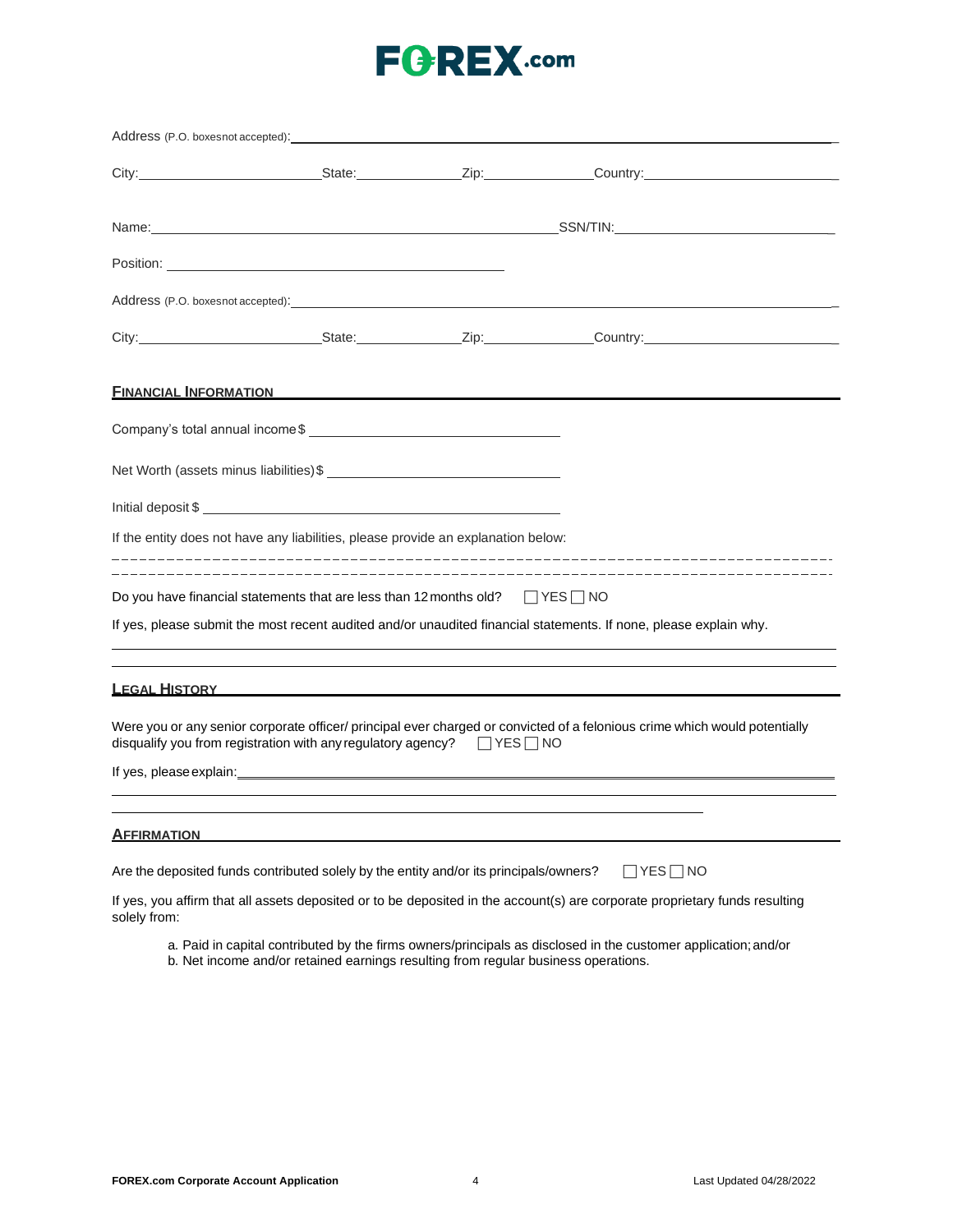

| <b>ADDITIONAL INFORMATION (REQUIRED)</b> |  |
|------------------------------------------|--|
|                                          |  |

| Are you employed by a Futures Commission Merchant (FCM), broker, or registered with the                        |                      |                      |
|----------------------------------------------------------------------------------------------------------------|----------------------|----------------------|
| CFTC, NFA or equivalent regulatory body?                                                                       | $\Box$ YES $\Box$ NO |                      |
| If yes, provide CompanyName: with the state of the state of the state of the state of the state of the state o |                      |                      |
|                                                                                                                |                      |                      |
| Are there any undisclosed persons with a financial interest inthis account?                                    |                      | $\Box$ YES $\Box$ NO |
| If yes, please list nameshere:                                                                                 |                      |                      |

*Industry regulations require us to obtain the information requested in this section.*

## **TRADING EXPERIENCE**

| a) | <b>Stocks/Equities</b><br>l None<br>$\vert \ \ \vert$ | $  \cdot  $ < 6 months     | $\Box$ 6 months – 1 year                  | $\Box$ 1-2 years | $\vert$ 2-3 years | Over 3 years        |
|----|-------------------------------------------------------|----------------------------|-------------------------------------------|------------------|-------------------|---------------------|
|    | b) Options<br>$\Box$ None                             | $\vert \vert$ $<$ 6 months | $\Box$ 6 months – 1 year                  | $\Box$ 1-2 years | $\Box$ 2-3 years  | $\Box$ Over 3 years |
| C) | <b>Futures</b><br>$\Box$ None                         | $  \cdot  $ < 6 months     | $\Box$ 6 months – 1 year $\Box$ 1-2 years |                  | $\Box$ 2-3 years  | Over 3 years        |
| d) | <b>Forex</b><br>  None                                | ∣ l < 6 months             | $\Box$ 6 months – 1 year                  | $\Box$ 1-2 years | $\Box$ 2-3 years  | $\Box$ Over 3 years |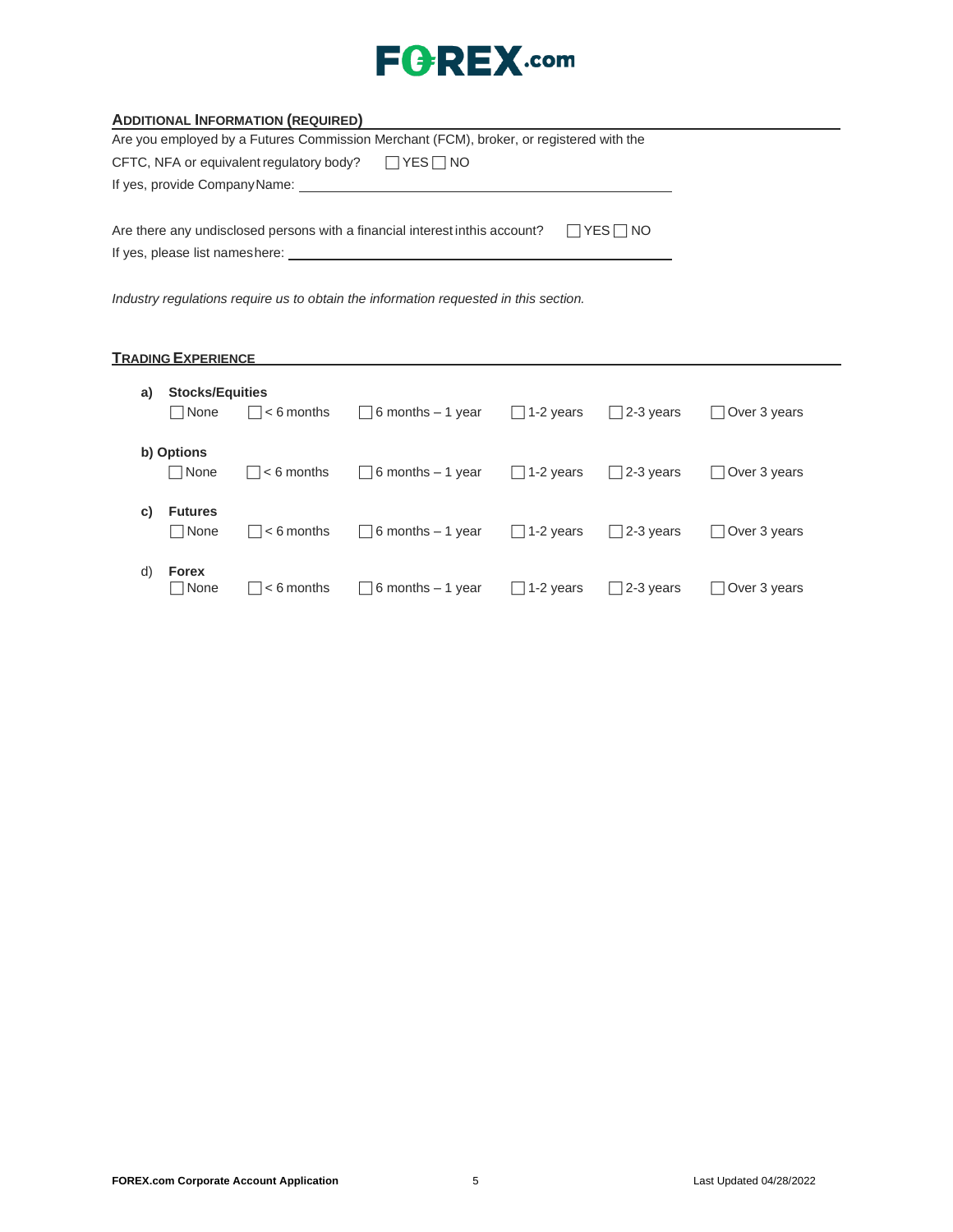

#### **BENEFICIAL OWNERSHIP AND CONTROL PERSON ATTESTATION**

Pursuant to the obligations prescribed by the Financial Crimes Enforcement Network ("FINCEN") in 31 CFR 1010.230 of the Customer Due Diligence Rule, and by the requirements of Gain Capital Group, LLC ("GAIN Capital") policies and procedures, the undersigned acknowledges on behalf of the Institution named below that:

- 1. It has provided Gain Capital accurate and up-to-date information of all individuals and/or entities that hold, directly or indirectly, a 10% or more equity interest in the named Institution; including but not limited to, the name and title of a Natural Person opening the account, name and address of the legal entity for which the account is being opened, signature, date and Legal Entity Identifier (Optional);
- 2. It has provided Gain Capital Group, LLC accurate and up-to-date information of at least one individual who currently has managerial control of the named Institution;
- 3. It will promptly notify Gain Capital of any changes regarding any individuals and/or entities that hold, directly or indirectly, a 10% or more equity interest in the named Institution;
- 4. It will promptly notify Gain Capital of any change to the managerial control of the named Institution, which would require a newly named individual to be provided;
- 5. The undersigned is authorized to sign on behalf of the Institution named below.

The undersigned warrants and represents to GAIN Capital that the Application and Financial Statement completed above are true and correct, until written notice of material changes is delivered to GAIN Capital. You agree to notify GAIN immediately of any changes to Beneficial Ownership, Control Persons, Officers and any Authorized Persons. GAIN Capital is not responsible for any information that was incorrectly disclosed to us. You authorize GAIN Capital to verify the veracity and accuracy of the information you provided which may include a background review of matters regulatory, civil and/or criminal in nature. The undersigned authorizes any person or consumer reporting agency to compile and furnish to GAIN Capital any information it may have or obtain in response to such credit inquiries and agrees that such information shall remain GAIN Capital's property whether or not an account is opened. You hereby release GAIN Capital from any and all liability of whatever kind and nature which, at any time, could result from reviewing information and making a decision to extend its services to you. By signing below, you attest that as long as the account at GAIN Capital is active, the corporate entity will remain active in the jurisdiction in which it was formed.

| Title (Authorized Signor): <u>Contract Communication</u> Contract Communication Communication Communication Communication |
|---------------------------------------------------------------------------------------------------------------------------|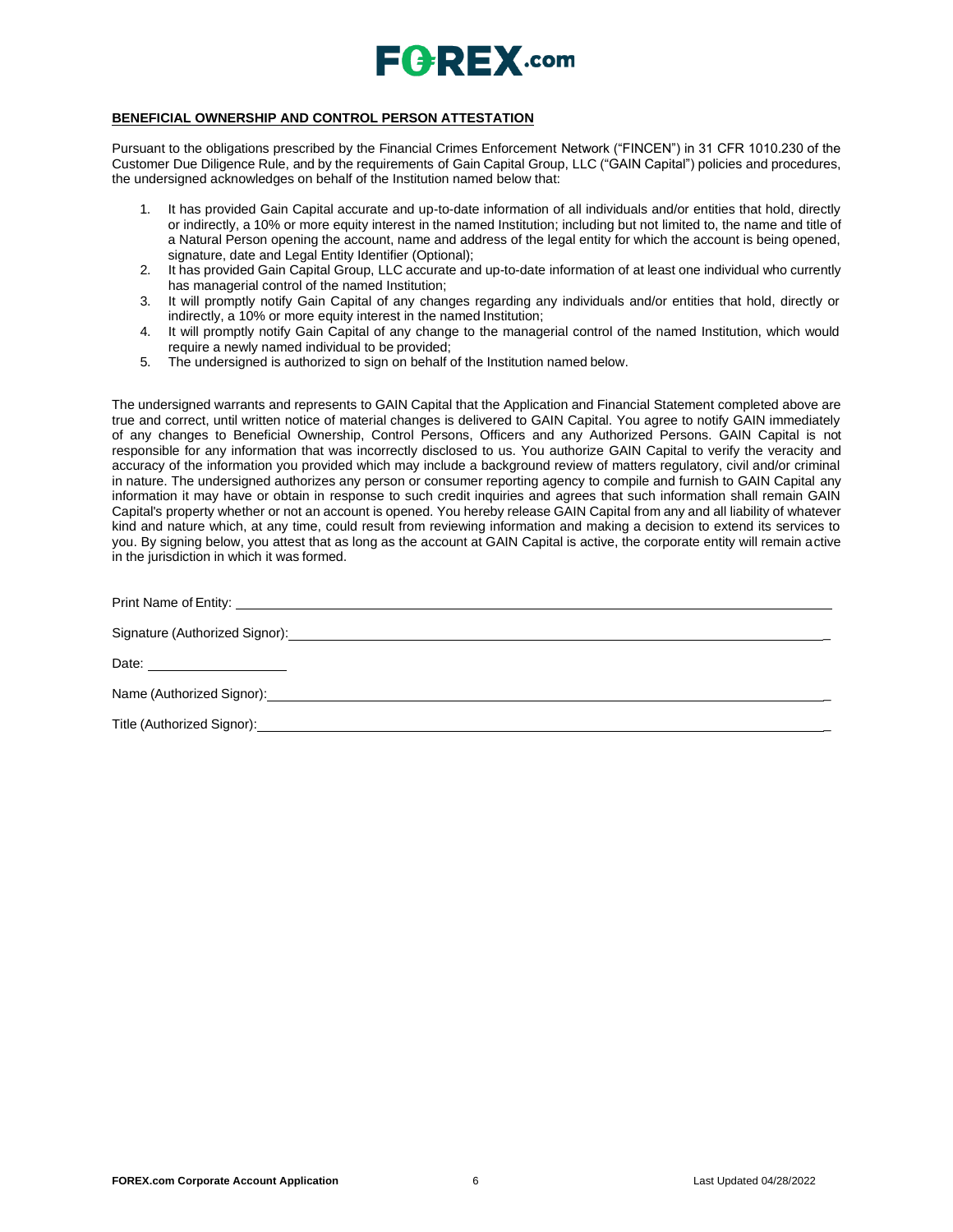#### **Notice Regarding Anti-Money Laundering**

In response to the US Patriot Act, it is FOREX.com's Policy to verify personal information provided on this application. When opening a trading account with FOREX.com, we will ask for your name, address, date of birth, social security number or documentation to support your identity such as a current passport, driver's license or other documents deemed appropriate. FOREX.com reserves the right to request additional documentation and upon further review may deny opening an account if documentation is determined to beinsufficient.

#### **Customer Agreement**

This Agreement sets forth the terms and conditions governing your Account at FOREX.com ("FOREX.com"), a division of GAIN Capital Group, LLC and all Contracts and other transactions in this Account with FOREX.com. In this Agreement, the undersigned customer is referred to as "Customer" or "You."

- 1. **DEFINITIONS.** Terms capitalized in this Agreement are defined in the Glossary as found on **FOREX.com** website [www.forex.com/en](http://www.forex.com/en-us/education/glossary/)[us/education/glossary/](http://www.forex.com/en-us/education/glossary/)
- 2. **SERVICES PROVIDED**. Subject to the terms and conditions of this Agreement and acceptance of Customer's application to open an Account with FOREX.com, FOREX.com will maintain one or more Accounts in Customer's name and will effect cash settled and physically settled transactions with and for Customer in the international Over-the-Counter Foreign Currency (foreign exchange) markets and metal markets on a spot basis, and provide such other services and products as FOREX.com may, in its sole discretion, determine from time to time in the future. Unless expressly stated otherwise in writing, all Contracts and other transactions entered into between FOREX.com and Customer shall be governed by the terms of this Customer Agreement, as amended from time to time (including, without limitation, FOREX.com's Trading Policies and Procedures).
- 3. **REPRESENTATIONS AND WARRANTIES.** As of the date hereof, the date of each Contract and other transaction in Customer's Account and any date on which FOREX.com's Risk Disclosure Statement or Trading Policies and Procedures are revised, updated or amended, Customer represents and warrants to FOREX.com and agrees for the benefit of FOREX.com that:
	- 3.1. if Customer is a natural person, Customer is of sound mind, legal age (18 years old in the United States) and legal competence.
	- 3.2. if Customer is not a natural person, (i) Customer is duly organized and validly existing under the applicable laws of the jurisdiction of its organization; (ii) execution and delivery of this Agreement and all Contracts and other transactions contemplated hereunder and performance of all obligations contemplated under this Agreement and all Contracts and other transactions contemplated hereunder have been duly authorized by Customer; and (iii) each person executing and delivering this Agreement and all Contracts and other transactions contemplated hereunder on behalf of Customer performing the obligations contemplated under this Agreement and any Contract and other transaction contemplated hereunder on behalf of Customer, has been duly authorized by Customer to doso.
	- 3.3. execution and delivery by Customer of this Agreement and all Contracts and other transactions contemplated hereunder, and performance of all of Customer's obligations contemplated under this Agreement and any Contract and other transaction contemplated hereunder, will not violate any statute, rule, regulation, ordinance, charter, by-law or policy applicable toCustomer.
	- 3.4. Customer has full beneficial ownership of Customer's Account. Customer has not granted and will not grant a security interest in Customer's Account with FOREX.com (other than the security interest granted to FOREX.com hereunder) to any person without FOREX.com's prior written consent. Customer has full beneficial ownership of all collateral and will not grant any security interest in any Collateral to any person (other than the security interest granted to FOREX.com hereunder) without FOREX.com's prior written consent.
	- 3.5. Customer will execute and deliver all documents, give all notices, make all filings and take such other actions as FOREX.com, in its sole discretion, deems necessary or desirable to evidence or perfect any security interest in favor of FOREX.com or to protect FOREX.com's interests with respect to any Collateral.
	- 3.6. Customer has read and understands the provisions contained in this Agreement, including, without limitation, FOREX.com's Risk Disclosure Statement and Trading Policies and Procedures, Customer will review the Agreement each time it is amended. Customer will not affect any Opening Transaction in Customer's Account unless Customer understands FOREX.com's revised Agreement, and Customer agrees that in effecting any Opening Transaction it is deemed to represent that it has read and understands FOREX.com's revised Agreement as in effect at the time of such Opening Transaction.
	- 3.7. Customer agrees to comply with all applicable law. You may not use your personal account with FOREX.com for any illegal activity.
	- 3.8. All information provided by Customer to FOREX.com, including information regarding Customer's trading experience and investment sophistication, is true, correct and complete, and Customer will notify FOREX.com promptly of any changes in such information.
	- 3.9. The risk capital and/or intended initial deposit provided as part of the Customer Account Application and any subsequent deposits Customer makes to Customer's account in excess of such pre-disclosed amount(s) represents Customer's total risk capital which should it be lost in its entirety would not alter the Customer's lifestyle.
- TRADING. Customer authorizes FOREX.com to purchase and sell physically settled and cash settled Foreign Exchange Contracts and Cross Currency Contracts and Metal Contracts on a spot basis for Customer's Account in accordance with Customer's instructions received through the FOREX.com Online Trading System or via telephone to the FOREX.com Trading Desk, subject to the terms of this Agreement, including the Annexes hereto and the Customer Account Application, including any applicable addenda thereto. Customer agrees to be conclusively responsible for any instruction received electronically that is identified with Customer's password and Account number and for any electronic, oral and written instruction (including, but not limited to, any Order) to FOREX.com from persons FOREX.com, in its sole judgment, believes are apparently authorized by Customer. If Customer's Account is titled as a joint account, FOREX.com is authorized to act on the instructions of any one owner, without further inquiry, with regard to trading in the Account and the disposition of any and all assets in the Account. FOREX.com shall have no responsibility for further inquiry into such apparent authority and no liability for the consequences of any actions taken or failed to be taken by FOREX.com in reliance on any such instructions or on the apparent authority of any such persons.
	- 4.1. **Pricing Information**. FOREX.com will make available, by posting on the FOREX.com Online Trading System or by telephoning the FOREX.com Trading Desk, Bid Prices and Ask Prices at which FOREX.com is prepared to enter Foreign Currency Contracts, Cross Currency Contracts, or Metal Contracts with Customer. Each Bid Price or Ask Price shall be for a Spot Contract with a specified Value Date and shall specify each Eligible Foreign Currency or tradable U.S. dollar-based currency pairs involved where applicable. FOREX.com expects that these prices will be reasonably related to the bid prices and ask prices available in the market at that time for similar transactions, but a number of factors, such as communication system delays, high volume or volatility can result in deviations between prices quoted by FOREX.com and other sources. FOREX.com makes no warranty, express or implied, that Bid Prices and Ask Prices represent prevailing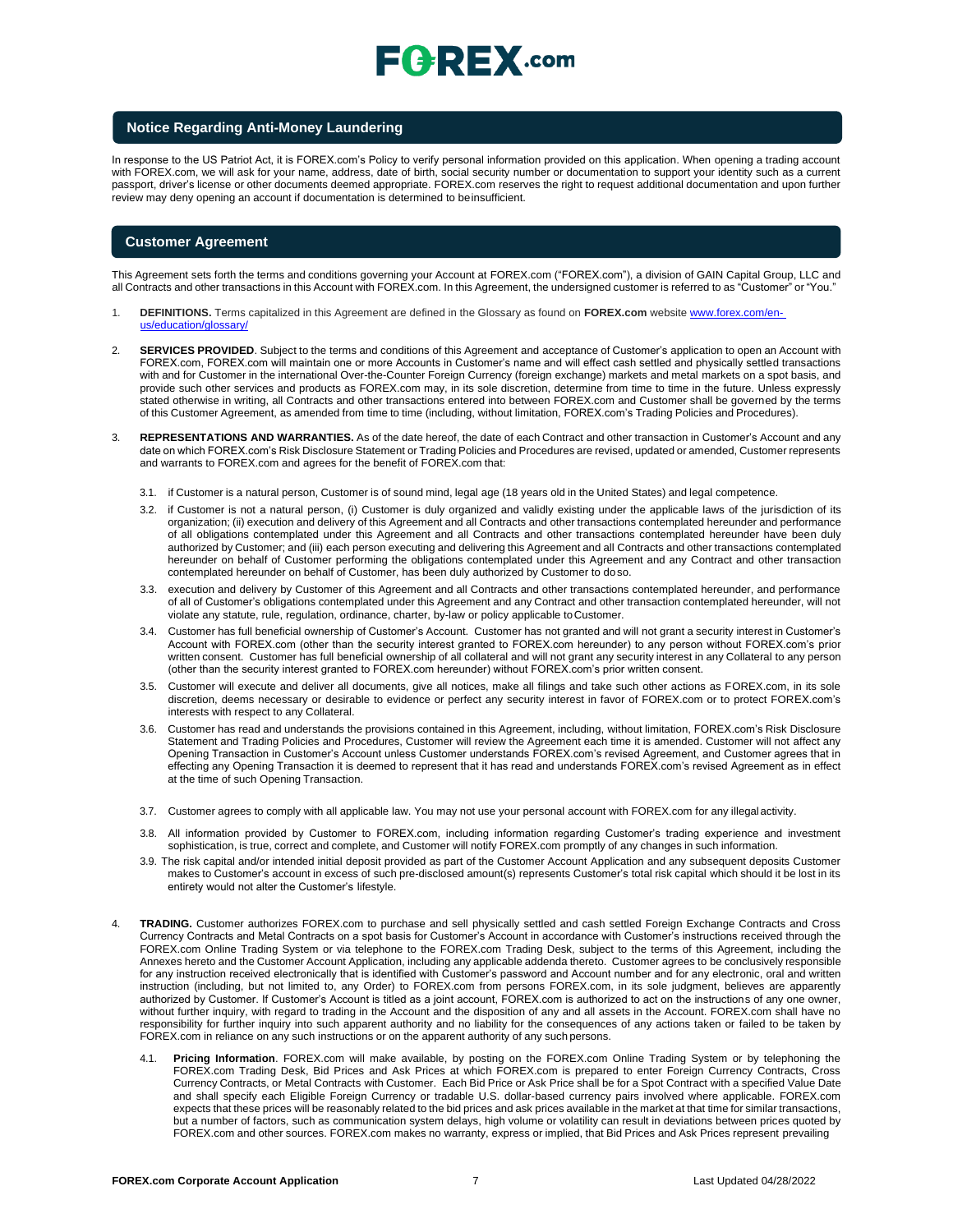

bid prices and ask prices. In addition, these Bid and/or Ask Prices may reflect, at the direction of the Introducing Broker named above, additional pips added to the BID and/or ASK price that may result in an increase of the dealable spread available for the Customer's account as well as a per trade or per lot commission and/or fees. See **Section 11-Charges**.

4.2. **Order Execution**. FOREX.com will attempt to execute all Orders that it may, in its sole discretion, accept from Customer in accordance with Customer's instructions received through the FOREX.com Online Trading System or via telephone to the FOREX.com Trading Desk. In cases where the prevailing market represents prices different from the prices FOREX.com has posted on our screen, FOREX.com will attempt, on a best efforts basis, to execute trades on or close to the prevailing market prices. All Contracts made and entered into by FOREX.com hereunder will be entered into by FOREX.com as principal. Customer acknowledges, understands and agrees that FOREX.com is not acting as a broker, intermediary, agent, and advisor or in any fiduciary capacity. Slippage is a term referring to the difference between requested price and the price at which an order is actually filled. Slippage typically occurs around times of news or economic announcements and extreme market volatility and can be either positive or negative. Notwithstanding the provisions of this Paragraph, Customer acknowledges, understands and agrees that all non-market orders are accepted by FOREX.com and undertaken on a "best-efforts basis" in accordance with the relevant provisions of the Trading Policies and Procedures, as amended from time to time. Please visit FOREX.com's website for more information on order types. In limited instances FOREX.com may be unable to execute your trade at your requested rate due to the size of your trade and available liquidity in the market. In these instances, your trade will default to a Request For Quote ("RFQ"). The RFQ functionality will send you a real-time streaming price that you can choose to accept or reject. If you accept the updated price quote, a new trade will be submitted for execution at the updated price, subject to the terms of this Agreement.

In rare circumstances due to market conditions, lack of liquidity typically associated with large order sizes and/or higher than normal market volatility and associated volume, your order may not be auto executed and be subject to manual review. Such manual review may result in a delay in execution with a potential for price slippage[. FOREX.com w](http://forex.com/)ill always attempt to fill your trades timely and at the best available price.

- 4.3. **Trade Matching**. FOREX.com or its affiliates may, at a future date, establish a trade matching system or determine to route Customer's orders to a trade matching system operated by third parties. In that event, FOREX.com, and/or any one or more of its affiliates, shall have the right (but not the obligation), in the sole discretion of FOREX.com or any such affiliate, to act for its own account, and as a counter party or as a broker to FOREX.com customers, in the making of markets and the purchase and sale of Foreign Exchange Contracts, Cross Currency Contracts and Metal Contracts via any medium, including without limitation, over any trade matching network in use by FOREX.com customers and/or the general public.
- 4.4. **Transmission.** FOREX.com shall have no responsibility for delays in the transmission of orders due to disruption, failure or malfunction of communications facilities and shall not be liable for any claims, losses, damages, costs or expenses, including attorneys' fees, to any person or entity arising other than as a direct result of FOREX.com's gross negligence.
- 4.5. **Position & Trading Limits**. FOREX.com reserves the right to limit the number of Open Positions that Customer may enter or maintain in Customer's Account. FOREX.com reserves the right, in its sole discretion, to refuse to accept any Order opening a new position or increasing an Open Position.
- 5. **MARGIN REQUIREMENTS**. Customer shall provide to and maintain with FOREX.com Margin in such amounts, in cash or other such forms, and within such limits as FOREX.com, in its sole discretion, may from time to time require. Customer's Account will be under the control of FOREX.com. FOREX.com may change Margin requirements at any time, without prior notice to Customer, and may call for additional Margin ("Margin Call") at (x) any time Customer's Margin Balance falls below FOREX.com's Minimum Margin Requirement as applied to that Account; and (y) any time FOREX.com, in its sole discretion, believes that it is prudent to do so. FOREX.com may at any time liquidate Customer's Account in accordance with Paragraph 9. FOREX.com may withdraw funds from the Customer's account without notice: (x) to ensure that Posted Margin equals or exceeds Required Margin; and (y) to satisfy any payment obligation to FOREX.com, including commissions, fees and charges in respect of Customer's Account. In the event that Customer directs FOREX.com to sell any Margin, Collateral, Contract or other property and FOREX.com is unable to deliver such Margin, Collateral, Contract or other propertyto a purchaser because Customer fails to deliver it to FOREX.com, FOREX.com may borrow or purchase any Margin, Collateral, Contract or property necessary to make such delivery, and Customer hereby agrees to guarantee and hold FOREX.com harmless against any liability, claim, loss, damage, cost or expense, including attorneys' fees that FOREX.com may sustain. See the Margin Requirements page on FOREX.com's website.
- 6. **SECURITY AGREEMENT.** In order to secure any indebtedness or other obligations at any time owing from Customer to FOREX.com, including, without limitation, (i) indebtedness or other obligations under any Account, Contract or other transaction with FOREX.com; or (ii) any indebtedness or other obligations resulting from any guarantee by Customer of any Account, Contract or other transaction with FOREX.com, Customer hereby assigns, pledges and grants to FOREX.com a security interest in and right of setoff against: (i) all of Customer's Accounts with FOREX.com; (ii) all Contracts, cash, securities and other property in Customer's Account at FOREX.com or delivered or otherwise provided by Customer to secure its indebtedness or other obligations to FOREX.com or in FOREX.com's possession or control for any purpose (including safekeeping); and (iii) all products and proceeds of the foregoing (collectively, (i), (ii) and (iii) are referred to as "Collateral"). At any time, in FOREX.com's sole discretion and without prior demand or notice, FOREX.com may apply any or all cash (or sell or buy in any such Contracts, securities or other property and apply the proceeds there from) to any such indebtedness or other obligations, notwithstanding that such indebtedness or other obligations arise in an Account other than the Account in which the cash, Contracts, securities or other property were held or generated. Notwithstanding Section 9- 207 of the New York Uniform Commercial Code, FOREX.com shall have the right to sell, pledge, rehypothecate, assign, invest, commingle and otherwise use any Collateral it holds (including, but not limited to, using the Contracts as collateral for a loan to FOREX.com) free from any claim or right of any nature whatsoever of the Customer, including any equity or right of redemption by the Customer and to register any Collateral in the name of FOREX.com, its custodian or a nominee for either. Any failure by FOREX.com to enforce its rights hereunder shall not be deemed a future waiver of such rights by FOREX.com. FOREX.com is irrevocably appointed as attorney-in-fact for Customer and is authorized, without notice to Customer, to execute and deliver any documents, give any notice and to take any actions on behalf of Customer, including the execution, delivery and filing of financing statements, that FOREX.com deems necessary or desirable to evidence or to protect FOREX.com's interest with respect to any Collateral. In the event that the Collateral deemed acceptable to FOREX.com ("Eligible Collateral") is at any time insufficient to satisfy Customer's indebtedness or other obligations to FOREX.com, including obligations to provide Margin in accordance with Paragraph 5 hereof, Customer shall promptly pay upon demand the entire amount of such deficit.
- 7. **NOVATION OF OPPOSING CONTRACTS.** Whenever there may exist in any Customer Account two or more open and opposite Contracts providing in whole or in part for the purchase and sale of the same Foreign Currency, Cross Currency Pairs or Metal Contracts on the same Value Date, such Contracts shall automatically be canceled and replaced by an obligation to settle only the net difference between amounts payable in respect of the relevant currencies under the relevant Contracts, and/or the net difference between the quantities of the relevant currency deliverable there under.
- 8. **SETTLEMENT DATE; ROLLOVERS; DELIVERY.** In cases where transactions are executed for physical delivery, instructions on the settlement of Open Positions must be given to FOREX.com at least two (2) Business Days prior to the Value Date. In the absence of instructions from Customer directing FOREX.com to deliver, offset, or roll over Open Positions, FOREX.com is authorized, in FOREX.com's sole discretion, to deliver, roll over or offset all or any portion of the Open Positions in Customer's Account at Customer's risk. Delivery of Foreign Currency shall be made to the bank specified by the purchaser in a major city in the country in which the Foreign Currency is the legal tender. Unless otherwise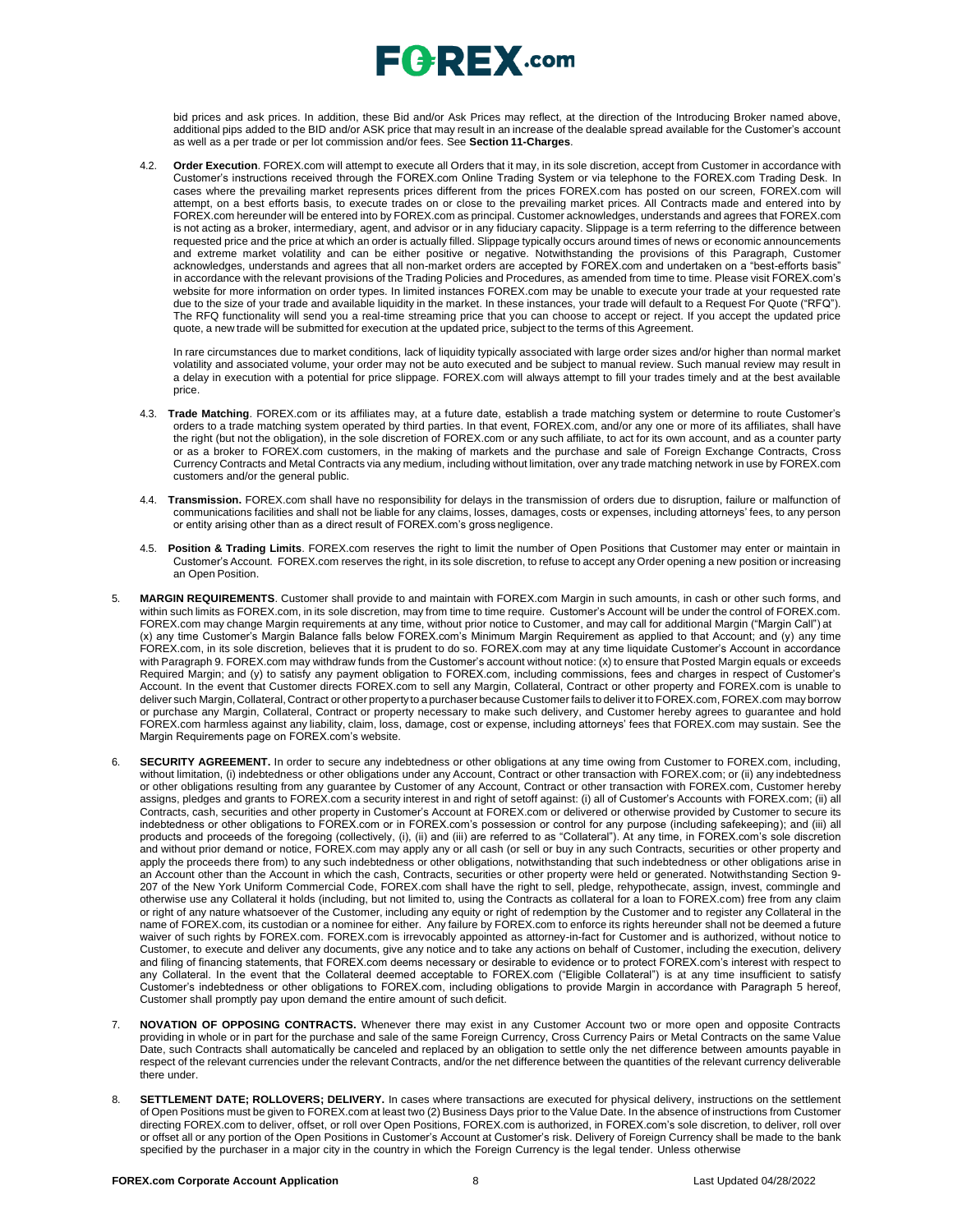agreed by FOREX.com and Customer in writing, the Foreign Currency shall be deliverable by wire transfer. FOREX.com may require payment of amounts due from Customer to FOREX.com prior to 16:30 ET on any day prior to payment of amounts due and payable by FOREX.com to Customer on that day. FOREX.com and Customer shall exchange, make use of, and periodically update and confirm any standing payment instructions. Spot Metal deliveries will take place at a location and custodian as approved by FOREX.com. Sufficient funds to take delivery or the necessary delivery documents must be in the possession of FOREX.com. If instructions, funds and documents are not received by FOREX.com by the specified time, FOREX.com may, in its sole discretion and without notice to Customer, offset Customer's Open Positions, roll over Customer's Open Positions into the next settlement time period, or make or receive delivery on behalf of Customer upon any terms and by any methods deemed reasonable by FOREX.com,inits solediscretion.Termsand/ormethods for delivering,offsetting, orrollingoverCustomers' OpenPositions may differ on a Customerby-Customer basis relative to the current balance in the Customer'sAccount.

- LIQUIDATION OF ACCOUNTS AND DEFICIT BALANCES. In the event of: (a) an Event of Default; (b) insufficient Margin, or FOREX.com's determination that any Collateral deposited to protect Customer's Account is inadequate, regardless of current market quotations, to secure Customer's Account; or (c) any other circumstances or developments that FOREX.com, in its sole discretion, deems appropriate for its protection, FOREX.com may, in its sole discretion, take one or more, or any portion, of the following actions: (1) satisfy any obligation Customer may have to FOREX.com (either directly or by way of guarantee or suretyship) out of any of Customer's funds or property in the custody or control of FOREX.com; (2) sell or purchase any or all Contracts and any securities or other property held or carried for Customer; and (3) cancel any or all outstanding Orders or Contracts or other transactions or commitments made by or on behalf of Customer. Any of the above actions may be taken without demand for Margin or additional Margin, without prior notice of sale or purchase or other notice to Customer, Customer's legal representatives, heirs, executor, administrator, trustee, legatee, successors or assigns and regardless of whether the ownership interest is held individually or jointly with others. Any prior demand or notice of sale or purchase shall not be considered a waiver of FOREX.com's right to sell or buy at any time in the future without demand or notice as provided above. In liquidation of Customer's Long Positions and Short Positions, FOREX.com may, in its sole discretion, offset in the same settlement or it may initiate new Long Positions or Short Positions in order to establish a spread or straddle that in FOREX.com's sole judgment may be advisable to protect or reduce existing positions in Customer's Account. Any sales or purchases may be made according to FOREX.com's judgment and in its sole discretion in any interbank, Over-the-Counter or other exchange market where such business is then usually transacted or at a public auction or private sale, and FOREX.com may purchase the whole or any part thereof free from any right of redemption. In the event the proceeds realized pursuant to liquidation are insufficient for the payment of all liabilities of Customer due to FOREX.com, Customer shall promptly pay upon demand the entire amount of any such deficit, together with all other deficits and all unpaid liabilities of Customer, including, but not limited to, all costs of enforcement and collection, such as, but not limited to, attorneys' fees, witness fees and travel expenses, interest on any such deficit and liabilities at a rate equal to three (3) percentage points above the then prevailing prime rate at FOREX.com's principal bank or the maximum interest rate allowed by law, whichever is lower. In the event FOREX.com incurs expenses other than for the collection of deficits, with respect to Customer's Account, Customer agrees to pay such expenses. See the Margin Requirements page on FOREX.com's website.
- 10. **FUTURES COMMISION MERCHANT AND RETAIL FOREIGN EXCHANGE DEALER.** FOREX.com is a registered Futures Commission Merchant and Retail Foreign Exchange Dealer (FCM/RFED) (NFA ID# 0339826), a member of the National Futures Association (NFA) and is regulated by the Commodity Futures Trading Commission (CFTC). For more information on the NFA and its policies visit [http://www.nfa.futures.org.](http://www.nfa.futures.org/) For information regarding FOREX.com, Commodity Futures Trading Commission (CFTC) registration, NFA membership information, regulatory and non-regulatory actions, please visit NFA's Background Affiliation Status Information Center (BASIC) at [http://www.nfa.futures.org/basicnet/.](http://www.nfa.futures.org/basicnet/)
- 11. **CHARGES.** FOREX.com is compensated for its services through the bid/ask spread and/or per-lot commission, as well as mark-up on rollovers and mark-up on back-to-base currency conversions for products not settling in a Customer's account base currency. FOREX.com may charge for incidental banking-related fees such as wire charges for deposits/withdrawals and returned check fees and monthly data fees. FOREX.com may charge monthly data fees in any account wherein there is no trading activity for at least twelve (12) months. FOREX.com reserves the right to change its fee structure at any time without notice. Fees do not currently, but may in the future include such things as statement charges, order cancellation charges, account transfer charges, telephone order charges or fees imposed by any interbank agency, bank, contract, market or other regulatory or self-regulatory organization arising out of FOREX.com's provision of services hereunder. Customer may incur additional fees for the purchase of optional, value added services offered by FOREX.com.
- 12. **INTRODUCING BROKERS.** If Customer's account has been introduced to FOREX.com by an Introducing Broker ("IB"), Customer understands and acknowledges that FOREX.com may compensate Introducing Broker for introducing Customer to FOREX.com and that such compensation may be on a per trade or other basis.
- 13. **FOREIGN ACCOUNTS.** Customers not residing in the United States ("Foreign Accounts") may be asked to comply with requests for special information by FOREX.com as required by any governmental unit or regulatory agency. This includes, but is not limited to, special calls for information. In the event of a special call for information, FOREX.com or its agent shall be required to obtain the information set forth by any governmental unit or regulatory agency requesting information. In addition, failure to respond to a special call may cause transactions to be prohibited (other than offsetting trades) for Customer.
- 14. **TRADE CONFIRMATIONS.** Trades executed online will be confirmed online at the time of the trade and trades entered into by telephone will be confirmed verbally and online by 17:30 ET on the day of execution. Reports of the confirmation of orders and statements of Accounts for Customer shall be deemed correct and shall be conclusive and binding upon Customer the sooner of: (x) two (2) Business Days after transmittal to Customer by posted mail; or (y) immediately with respect to Orders confirmed via the FOREX.com Online Trading System. Customer may object to confirmations and statements by telephone within the time frames identified above, but any such objection must be confirmed by e-mail t[o](mailto:info@FOREX.com) [info@FOREX.com](mailto:info@FOREX.com) or in writing within two (2) Business Days thereafter to FOREX.com, (which confirmation shall be deemed received only if actually delivered or mailed by registered mail, return receipt requested to FOREX.com at such address). Failure to object shall be deemed ratification by Customer of all actions taken by FOREX.com or FOREX.com's agents prior to Customer's receipt of such reports. Customer's failure to receive a trade confirmation shall not relieve Customer of the obligation to object as set out herein. Customer agrees to immediately call to FOREX.com's attention any oral information that Customer has reason to believe is inconsistent with Customer's own information. Customer understands, acknowledges and agrees that errors, whether resulting in a profit or loss to Customer, shall be corrected, and Customer's Account will be credited or debited in such manner and extent as to place Customer's Account in the same position in which it would have been had the error not occurred. Transaction Data Reports that include the transaction data required by NFA Compliance Rule 2-36 are available upon request. Please call 1-877-367-3946 (Toll Free) or 1-908-731-0730 (International) to request this information.
- 15. **COMMUNICATIONS.** Reports, statements, notices and any other communications from FOREX.com may be transmitted to Customer by (x) placement on FOREX.com's Website; or (y) United States mail or other delivery service to Customer's current address as reflected on FOREX.com's records. Customer shall notify FOREX.com immediately of any change in Customer's address by e-mail to [info@FOREX.com](mailto:info@FOREX.com) or by United States mail or other delivery service to FOREX.com, Bedminster One, 135 US Highway 202/206, Suite 11, Bedminster, NJ 07921. All communications sent by FOREX.com shall be deemed effective when deposited by FOREX.com in the United States mail or with another delivery service, or when received by a transmitting agent (such as an Internet service provider) for transmission to Customer, whether actually received by Customer or not. All communications sent by Customer shall not be deemed effective until accepted byFOREX.com.
- 16. **FOREX.COM RESPONSIBILITIES.** Neither FOREX.com nor GAIN Capital shall be liable to Customer for any claims, losses, damages, costs or expenses, including attorneys' fees, caused, directly or indirectly, by any events, actions or omissions, including, without limitation, claims, losses,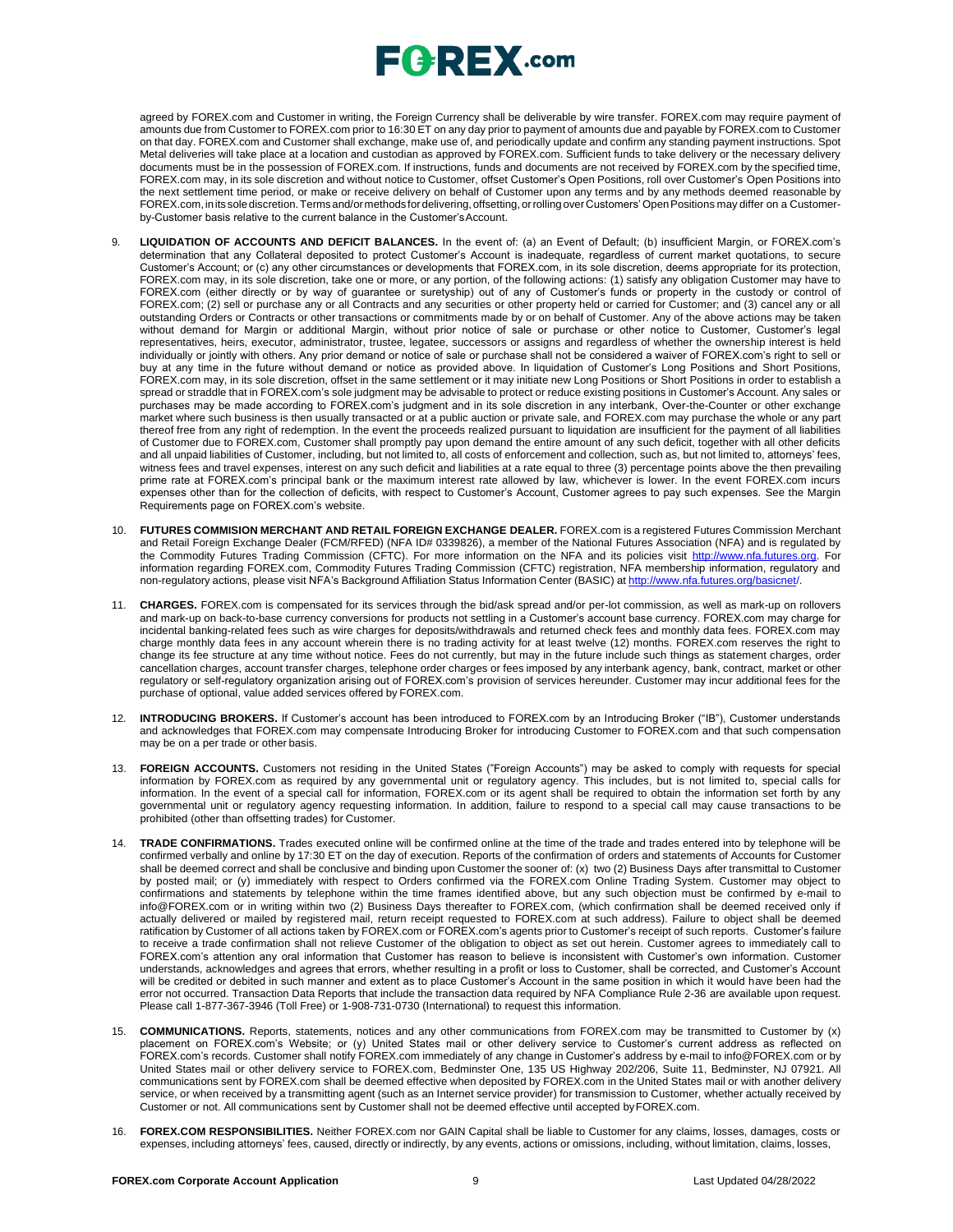damages, costs or expenses, including attorneys' fees, resulting from civil unrest, war, insurrection, international intervention, governmental action (including, without limitation, exchange controls, forfeitures, nationalizations, devaluations), natural disasters, acts of God, market conditions, inability to communicate with any relevant person or any delay, disruption, failure or malfunction of any transmission or communication system or computer facility, whether belonging to FOREX.com, GAIN Capital, Customer, any market, or any settlement or clearingsystem.

- 17. **INTELLECTUAL PROPERTY AND CONFIDENTIALITY.** All copyright, trademark, trade secret and other intellectual property rights in the FOREX.com Online Trading System ("Trading System") shall remain at all times the sole and exclusive property of FOREX.com and/or its 3<sup>rd</sup> party service providers and Customers shall have no right or interest in the Trading System(s) except for the right to access and use the Trading System(s) as specified herein. Customer acknowledges that the Trading System(s) are confidential and have been developed through the expenditure of substantial skill, time, effort and money. The Customer will protect the confidentiality of FOREX.com and/or its 3<sup>rd</sup> party service providers by allowing access to the Trading System(s) only by its employees and agents on a need to access basis. Customer will not publish, distribute, or otherwise make information available to third parties any information derived from or relating to the Trading System(s). Customer will not copy, modify, decompile, reverse engineer, and make derivative works of the Trading System(s) or in the manner in which itoperates.
- 18. **INDEMNIFICATION.** Customer agrees to indemnify and hold FOREX.com, its affiliates, employees, agents, successors and assigns harmless from and against any and all liabilities, claims, losses, damages, costs and expenses, including attorneys' fees, incurred by FOREX.com arising out of: (i) Customer's failure to fully and timely perform its obligations hereunder; and (ii) any of Customer's representations and warranties made that may at any time be untrue or incorrect. Customer also agrees to pay promptly to FOREX.com any and all claims, losses, damages, costs and expenses, including attorneys' fees, incurred by FOREX.com in the enforcement of any of the provisions of this Agreement, any Contracts and other transactions hereunder, and any other agreements between FOREX.com and Customer and the collection of any amounts due hereunder and there under.
- 19. **DISCLOSURE OF CUSTOMER INFORMATION.** FOREX.com will not share or sell information regarding its customers and/or prospective customers, except to its employees, agents, partners, and associates as required in the ordinary course of FOREX.com's business conducted on behalf of customers, including, but not limited to, FOREX.com's banking or credit relationships in accordance with FOREX.com's privacy policy. FOREX.com may also disclose to federal or state regulatory agencies and law enforcement authorities' information regarding Customer and Customer's transactions in response to a request for such information or in response to a court order or subpoena. To read FOREX.com's entire privacy policy, please visit: [www.forex.com/en-us/terms-and-policies/privacy-policy/](http://www.forex.com/en-us/terms-and-policies/privacy-policy/)
- 20. **JOINT ACCOUNTS AND/OR TRUST ACCOUNTS.** If more than one natural person executes this Agreement as Customer, all such natural persons agree to be jointly and severally liable for the obligations assumed in this Agreement. If this Agreement is executed by a trust, unincorporated association, partnership, custodian or other fiduciary, such Customer hereby agrees to indemnify, defend, save and hold free and harmless FOREX.com for any liabilities, claims, losses, damages costs and expenses, including attorneys' fees, resulting directly or indirectly from breach of any fiduciary or similar duty or obligation or any allegation thereof, including attorneys' fees.
- 21. **AMENDMENTS.** Customer understands, acknowledges and agrees that FOREX.com may amend or change this Agreement at any time. FOREX.com will provide notice to Customer of any such amendment or change by posting the amendment or change to the Website or by sending an e-mail message to Customer. Customer agrees to be bound by the terms of such amendment or change on the earlier of: (x) ten (10) days after FOREX.com has posted notice of such amendment or change to the Forex.com Website; or (y) on the date of the entry of any Order other than a Liquidating Order. In the event that Customer objects to any such change or amendment, Customer agrees to liquidate Customer's Open Positions and instruct FOREX.com regarding the disposition of all assets in Customer's Account within ten (10) Business Days after notice of the amendment or change has been posted to the Forex.com Website. No waiver or amendment of this Agreement may be implied from any course of dealing between the parties or from any failure by FOREX.com or its agents to assert its rights under this Agreement on any occasion or series of occasions. No oral agreements or instructions to the contrary shall be recognized or enforceable.
- 22. **TERMINATION.** This Agreement shall continue and be in effect until termination by Customer or FOREX.com. Customer may terminate this Agreement if: (i) Customer has no open Foreign Currency positions and no liabilities held by or owed to FOREX.com; (excluding any deficit balance in Customer Account being Company will not allow any Customer Account to reach a deficit balance); and (ii) Customer has provided three (3) days' written notice to FOREX.com by e-mail to [info@FOREX.com](mailto:info@fxadvantage.com) or by United States mail or other delivery service to FOREX.com.; and (iii) FOREX.com has accepted the notice as provided in Section 15 hereof. FOREX.com may, in its sole discretion, terminate this Agreement at any time, effective as of the close of business on the day notice is sent to Customer. Termination by either party shall not affect any Contracts or other transactions previously entered into and shall not relieve either party of any obligations set out in this Agreement, nor shall it relieve Customer of any obligations arising out of any deficit balance.
- 23. **ENTIRE AGREEMENT.** This Agreement together with the Customer Account Application embodies the entire agreement between FOREX.com and the Customer, superseding any and all prior written and oral agreements.
- 24. **RECORDINGS.** Customer acknowledges and agrees that any and all conversations between Customer and FOREX.com principals, agents, employees or associates, including the FOREX.com Trading Desk and customer service and operations desks may, at the option and in the sole discretion of FOREX.com, be recorded electronically with or without the use of an automatic tone warning device. Customer further agrees to the use of such recordings and transcripts thereof as evidence by either party in connection with any dispute or preceding that may arise involving Customer or FOREX.com.
- 25. **BINDING EFFECT.** This Agreement shall be continuous and shall cover, individually and collectively, all Accounts of Customer at any time opened or reopened with FOREX.com, irrespective of any change or changes at any time in the personnel of FOREX.com or its successors, assigns, or affiliates. This Agreement, including all authorizations, shall inure to the benefit of FOREX.com and its successors and assigns, whether by merger, consolidation, or otherwise and shall be binding upon Customer and/or the personal representatives, heirs, executor, administrator, trustee, legatees, legal representative, successors and assigns of Customer.
- 26. **LAW AND JURISDICTION; SEVERABILITY.** This Agreement is governed by, and shall be construed in accordance with the laws of the State of New York, United States of America without giving effect to any conflict of laws doctrine that would interfere with or prevent the application of this provision. With respect to any suit, action or proceeding ("Proceeding") relating to this Agreement, Customer irrevocably (i) submits to the exclusive jurisdiction of the State and federal courts located in the Borough of Manhattan, State of New York; (ii) agrees to service of process in any legal proceeding by sending copies thereof by registered or certified mail, if practicable (postage prepaid) to the other party at the address set forth in this Agreement or updated as provided in Paragraph 15 hereof (where service of process is being made by FOREX.com); (iii) waives any objection which it may have at any time to the laying of venue of any Proceeding brought in any such court, waives any claim that such Proceeding have been brought in an inconvenient forum; (iv) agrees that any Proceeding shall be commenced within one (1) year after the cause of any such Proceeding shall have arisen; and (v) further waives the right to object, with respect to such Proceeding, that such court does not have jurisdiction over such party. Alternatively, at the option of either FOREX.com or Customer, any proceeding hereunder may be submitted for arbitration before the American Arbitration Association at Association's New York or New Jersey Office. The arbitration shall be conducted according to the rules then in effect of the American Arbitration Association. Any award of the arbitrator(s) will be final and binding. If any clause of this Agreement is determined void or invalid by a court of competent jurisdiction, the remainder of the Agreement shall remain in full force and effect.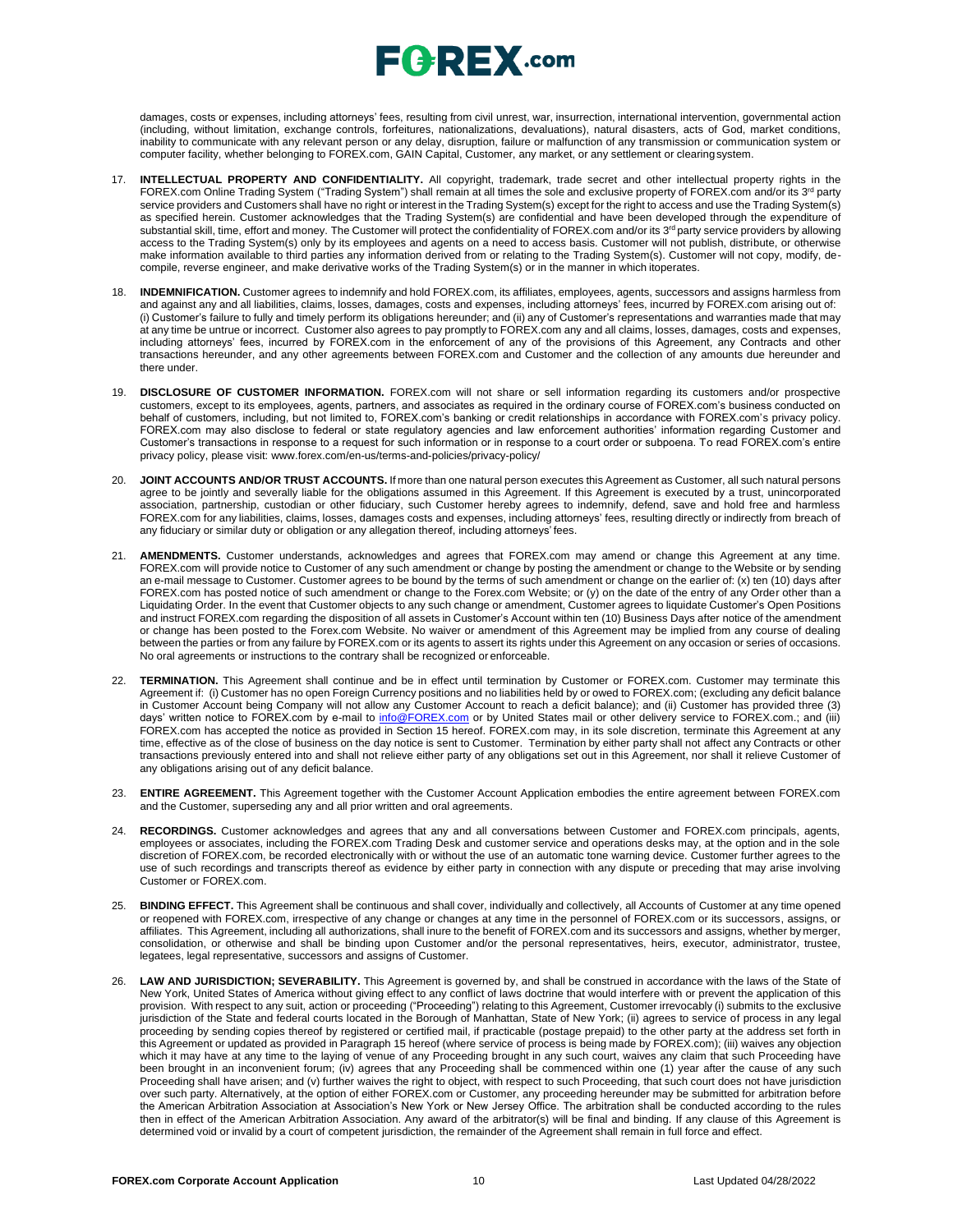- 27. **ACCEPTANCE.** This Agreement shall not be deemed to be accepted by FOREX.com or become a binding contract between Customer and FOREX.com until the signed Customer Account Application has been received and approved by FOREX.com. In the event that there are any unauthorized alterations or deletions to this Agreement or related documents such alteration and deletions shall not be binding on FOREX.com and said original forms shall govern Account.
- 28. **RELATIONSHIP WITH GAIN CAPITAL**. FOREX.com operates as a division of GAIN Capital Group, LLC. FOREX.com utilizes GAIN Capital Group's trading systems, infrastructure, technology, operations and personnel to facilitate Customer trading. GAIN Capital Group, LLC is a registered Futures Commission Merchant and Retail Foreign Exchange Dealer (FCM/RFED) and a member of the National Futures Association (NFA ID # 0339826).
- 29. **AUTHORIZATION TO TRANSFER FUNDS.** Customer hereby agrees that FOREX.com may at any time and from time to time, in the sole discretion of FOREX.com, apply and transfer from any of Customer's Accounts with FOREX.com to any of Customer's other accounts, whether held at FOREX.com or other approved financial institutions, any of the Contracts, currencies, securities or other property of Customer held either individually or jointly with others to another account.
- 30. **SPOT METALS.** Spot Metal contracts are not subject to regulation by the U.S. Commodity Futures Trading Commission and National Futures Association under the Commodity Exchange Act.

#### **Consent to Electronic Transmission of Account Statements**

Customer hereby consents to receive account statements (monthly and daily statements) online. FOREX.com will provide Customer with passwordprotected access to online reports. Customer will be able to generate daily, monthly and annual account statements detailing transaction activity, profit and loss statements, open positions, margin balances, account credits and debits, etc. Statements are deemed received when made available to Customer by FOREX.com, regardless of whether Customer actually accessed the statement. Customer is responsible for alerting FOREX.com to any change in their e-mail address. This consent shall be effective until revoked by Customer in writing and received by FOREX.com according to paragraph 15 of this Customer Agreement.

#### **Agreement to Use Collateral**

Customer authorizes FOREX.com to sell, pledge, rehypothecate, assign, invest, commingle and otherwise use any Collateral held by FOREX.com, including, but not limited to, using the Contracts as collateral for a loan to FOREX.com, and, further dealing with the Collateral, as provided in the Customer Agreement (including, but not limited to Paragraph 6 thereof). Where Customer's Account consists of more than one Account, this authorization shall apply to all of Customer's Accounts with FOREX.com. This Agreement to Use Collateral shall remain in effect so long as Customer's Account with FOREX.com remains open or Customer has any obligations of any kind to FOREX.com, under the CustomerAgreement.

#### **Social Security / Tax ID Certification**

Customer hereby certifies, under penalty of perjury, that (1) the number provided on the Customer Application is Customer's correct Social Security or Taxpayer Identification Number and (2) the ownership, or beneficiary, of Customer's Account is not subject to backup withholding under Section 3406(a)(1)(C) of the Internal Revenue Code.

#### **eSignal Disclaimer of Warranty**

If Customer should choose to utilize eSignal's Forex Charts, eSignal hereby expressly disclaims all warranties of every kind, express and/or implied, as to the licensed products (including the information, data and software contained therein), the results obtained by their use, as to the performance thereof and every other matter, including, but not limited to, warranties of merchantability and fitness for a particular purpose. eSignal and its third party suppliers do not guarantee the adequacy, accuracy, timeliness or completeness of the licensed products or any component thereof. eSignal and its third party suppliers shall not be subject to any damages or liability for any errors, omissions or delays therein. The licensed products and all components thereof are provided on an "as is" basis.

#### **TradingView Disclaimer of Warranty**

If Customer should choose to utilize TradingView's charts, trading interface, news, analysis, website etc. (collectively, "TradingView Products"), TradingView and FOREX.com hereby expressly disclaim all warranties of every kind, express and/or implied, as to the licensed products (including the information, data and software contained therein), the results obtained by their use, as to the performance thereof and every other matter, including, but not limited to, warranties of merchantability and fitness for a particular purpose. TradingView cannot and does not represent or guarantee that any of the information available on TradingView Products is accurate, reliable, current, complete or appropriate for your needs. Various information available through TradingView Products or on TradingView may be specially obtained by TradingView from professional businesses or organizations, such as exchanges, news providers, market data providers, and other content providers who are believed to be sources of reliable information. Nevertheless, due to various factors — including the inherent possibility of human and mechanical error — the accuracy, completeness, timeliness, results obtained from use, and correct sequencing of information available through the TradingView Products and website are not and cannot be guaranteed by TradingView or FOREX.com. FOREX.com, TradingView and its third party suppliers shall not be subject to any damages or liability for any errors, omissions or delays therein. The licensed products and all components thereof are provided on an "as is" basis.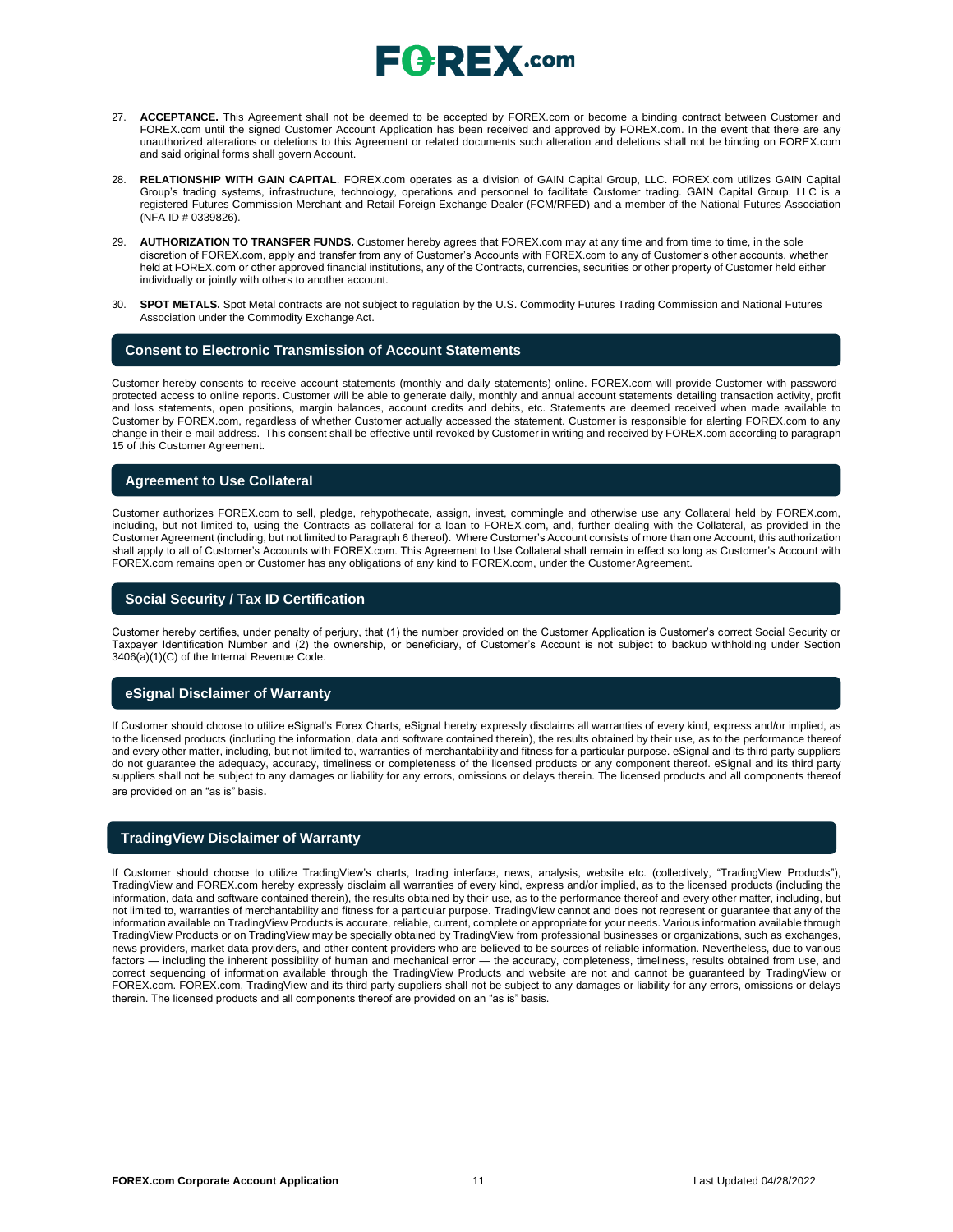# $\sqsubseteq$   $\vdash$   $\sqsubseteq$   $\mathbb{X}$  .com

#### **Risk Disclosure Statement**

In consideration of FOREX.com agreeing to enter into Over-the-Counter ("OTC") Foreign Exchange Contracts with the undersigned (hereinafter referred to as the "Customer"), Customer acknowledges, understands and agrees that:

- **1. Trading Is Very Speculative and Risky**. Foreign Exchange Trading and Spot Metal Trading is highly speculative and is suitable only for those customers who (a) understand and are willing to assume the economic, legal and other risks involved, and (b) are financially able to assume losses significantly in excess of Margin or deposits. Foreign Exchange and Spot Metal Trading may not be an appropriate investment for retirement funds. Customer represents, warrants and agrees that Customer understands these risks; that Customer is willing and able, financially and otherwise, to assume the risks of Foreign Exchange Trading and Spot Metal Trading and that loss of Customer's entire Account Balance will not change Customer's life style.
- **2. High Leverage And Low Margin Can Lead To Quick Losses**. The high leverage and low Margin associated with Foreign Exchange Trading and Spot Metal Trading can result in significant losses due to price changes in Foreign Exchange Contracts, Cross Currency Contracts and Metal Contracts. Customers must maintain the Minimum Margin Requirement on their Open Positions at all times. It is the customer's responsibility to monitor his/her Account Balance. FOREX.com has the right to liquidate any or all Open Positions whenever the Minimum Margin Requirement is not maintained. Increasing leverage increases risk.
- **3. Prices, Margin And Valuations Are Set By FOREX.com And May Be Different From Prices Reported Elsewhere**. FOREX.com will provide prices to be used in trading, valuation of Customer positions and determination of Margin requirements. Although FOREX.com expects that these prices will be reasonably related to prices available in the interbank market, prices reported by FOREX.com may vary from prices available to banks and other participants in what is known as the interbank market. FOREX.com will exercise considerable discretion in setting and collecting Margin. FOREX.com is authorized to convert funds in Customer's Account for Margin into and from such Foreign Currency and Metal at a rate of exchange determined by FOREX.com in its sole discretion on the basis of then-prevailing money marketrates.
- **4. One Click Trading And Immediate Execution**. FOREX.com's automated order entry system provides immediate transmission of Customer's order once Customer enters the notional amount and clicks "Buy/Sell." There is no "second look" before transmission, and Market Orders cannot be cancelled. This feature may be different from other trading systems. Although not required, we recommend a Customer utilize the Demo Trading System to become familiar with the order entry process before trading online with FOREX.com. Customer agrees that by using FOREX.com's order-entry system, Customer agrees to the one-click system and accepts the risk of this immediate transmission feature.
- **5. Telephone Orders And Immediate Execution.** Market Orders executed through the FOREX.com Trading Desk are completed when FOREX.com says "deal" or "done." At that point Customer has bought or sold and cannot cancel the Market Order. By placing Market Orders through the FOREX.com Trading Desk, Customer agrees to such immediate execution and accepts the risk of this immediate executionfeature.
- 6. Market Recommendations Are Informational, Customer Makes Independent Decisions, And FOREX.com Is Not An Adviser Or A Fiduciary **To Customer.** The market recommendations provided by FOREX.com do not constitute an offer to buy or sell, or the solicitation of an offer to buy or sell, any Foreign Exchange Contracts, Cross Currency Contracts or Metal Contracts. Each decision by Customer to enter into a Contract or other transaction with FOREX.com and each decision whether a Contract or other transaction is appropriate or proper for Customer is an independent decision by Customer. FOREX.com is not acting as an advisor or serving as a fiduciary to Customer. Customer agrees that FOREX.com has no fiduciary duty to Customer and no liability in connection with and is not responsible for any liabilities, claims, damages, costs and expenses, including attorneys' fees, incurred in connection with Customer following FOREX.com's trading recommendations or taking or not taking any action based upon any recommendation or information provided by FOREX.com.
- **7. Recommendations Are Based On Personal Judgments And Are Not Guaranteed**. The market recommendations of FOREX.com are based solely on the judgment of FOREX.com's personnel. These market recommendations may or may not be consistent with the market positions or intentions of FOREX.com, its affiliates and employees. The market recommendations of FOREX.com are based upon information believed to be reliable, but FOREX.com cannot and does not guarantee the accuracy or completeness thereof or represent that following such recommendations will reduce or eliminate the risk inherent in Foreign Exchange and Spot Metal Trading.
- **8. There is no Central Market or Clearinghouse Guarantee of Payment.** Each Contract is a contract directly between FOREX.com and the Customer. There is no clearinghouse and no guarantee by any other party of FOREX.com's payment obligations to the customer. Customer must look only to FOREX.com for performance on all Contracts in Customer's Account and for return of any Margin or Collateral.
- **9. No Guarantees Of Profit**. There are no guarantees of profit or freedom from loss in Foreign Exchange Trading and Spot Metal Trading. Customer has received no such guarantees from FOREX.com or from any of its representatives. Customer is aware of the risks inherent in Foreign Exchange Trading and is financially able to bear such risks and withstand any losses incurred.
- **10. Customer May Not Be Able To Close Open Positions**. Due to market conditions or other circumstances FOREX.com may be unable to close out Customer's position at the level specified by Customer, and Customer agrees FOREX.com will bear no liability for failure to do so.
- **11. Trading Ahead And Along**. FOREX.com its personnel and affiliates and various other parties may execute orders at the same or better prices ahead of a Customer Order.
- **12. Third Party Agents**. In the event that Customer grants trading authority or control over Customer's Account to a third party (the "Trading Agent"), whether on a discretionary or non-discretionary basis, FOREX.com shall in no way be responsible for reviewing Customer's choice of such Trading Agent or for making any recommendations with respect thereto. FOREX.com makes no representations or warranties concerning any Trading Agent; FOREX.com shall not be responsible for any loss to Customer occasioned by the actions of the Trading Agent; and FOREX.com does not, by implication or otherwise, endorse or approve of the operating methods of the Trading Agent. If Customer gives the Trading Agent authority to exercise any of its rights over its Account, Customer does so at Customer's risk. Even though the undersigned grants authority to Trading Agent, client should be diligent and closely scrutinize all account activity. FOREX.com provides online Account access to view the status of their Account(s), whereby Client may view their Account Value and AccountActivity.
- **13. Internet Trading**. Since FOREX.com does not control signal power, its reception or routing via Internet, configuration of Customer's equipment or reliability of its connection, FOREX.com shall not be liable for any claims, losses, damages, costs or expenses, including attorneys' fees, caused, directly or indirectly, by any breakdown or failure of any transmission or communication system or computer facility or trading software, whether belonging to FOREX.com, Customer, any market, or any settlement or clearing system when Customer trades online (via Internet).
- **14. Telephone Orders**. FOREX.com is not responsible for disruption, failure or malfunction of telephonelines.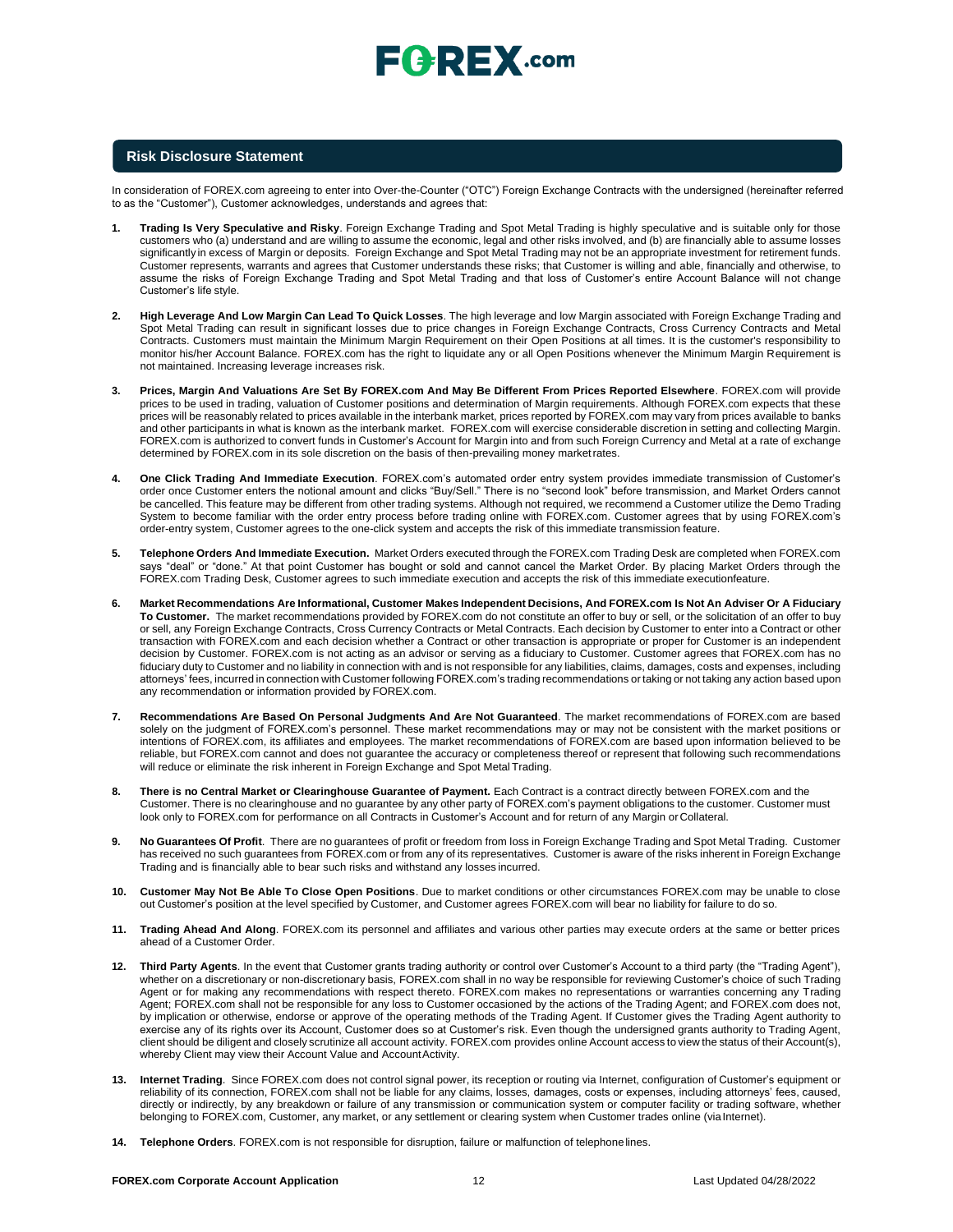

- **15. Quoting Errors**. Should a quoting error occur due to a mistype of a quote or a misquote given by telephone and/or electronic means (including responses to Customer requests), FOREX.com is not liable for any resulting errors in Account Balances and reserves the right to make necessary corrections or adjustments on the Account involved. Any dispute arising from such quoting errors will be resolved on the basis of the fair market value, as determined by FOREX.com, in its sole discretion, of the relevant Currency at the time such an error occurred. In cases where the prevailing market represents prices different from the prices FOREX.com has posted on our screen, FOREX.com will attempt, on a best efforts basis, to execute trades on or close to the prevailing market prices. These prevailing market prices will be the prices, which are ultimately reflected on the Customer Statements. This may or may not adversely affect customer realized and unrealized gains andlosses.
- **16. Creditor Priority in Bankruptcy**. The transactions you are entering into with FOREX.com are not traded on an exchange. Therefore, under the U.S. Bankruptcy Code, your funds may not receive the same protections as funds used to margin or guarantee exchange-traded futures and options contracts, which receive a priority in bankruptcy. Since that same priority has not been given to funds used for off-exchange forex trading and spot metal trading, if FOREX.com becomes insolvent and you have a claim for amounts deposited or profits earned on transactions with FOREX.com, your claim may not receive a priority. Without a priority, you are a general creditor and your claim will be paid, along with the claims of other general creditors, from any monies still available after priority claims are paid. Even customer funds that Company keeps separate from its own operating funds may not be safe from the claims of other general and priority creditors.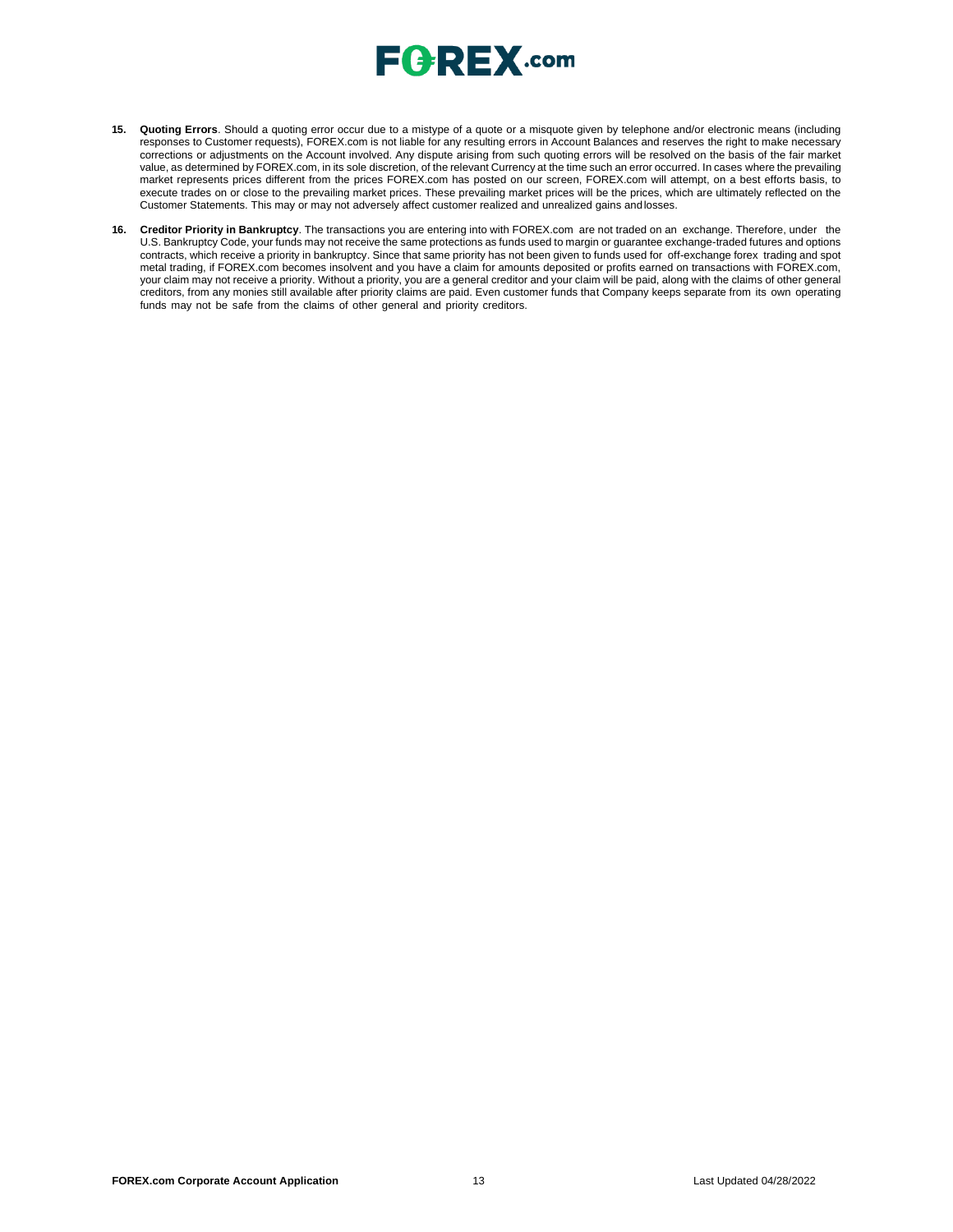

#### **Trading Policies And Procedures**

- 1. **INTRODUCTION.** FOREX.com's Trading Policies and Procedures are an integral part of your Customer Agreement. It is your responsibility as Customer to carefully read these Trading Policies and Procedures and to inform FOREX.com of any questions or objections that you may have regarding them before entering each and every trading Order. In entering your trading Orders with FOREX.com, you agree, represent, warrant and certify that you understand and accept these Trading Policies and Procedures, as they are set forth here and as may be amended from time to time by FOREX.com as posted to FOREX.com's website, in its sole discretion, and you agree to comply with these Trading Policies and Procedures as currently in effect at any time. Terms capitalized in these Trading Policies and Procedures are defined in the Glossary as found o[n](http://www.forex.com/en-us/education/glossary/) **[www.forex.com/en-us/education/glossary/](http://www.forex.com/en-us/education/glossary/)**.
- 2. **TRADING HOURS.** All references to FOREX.com hours of trading are in U.S. Eastern Time ("ET") using a 24-hour format. FOREX.com normally provides access for Foreign Exchange Trading and Spot Metal Trading on the Website from 17:00 ET on Sunday to 17:00 ET on Friday, but FOREX.com reserves the right to suspend or modify its trading hours at any time and on such an event will inform clients in advance on a best efforts basis of any changes in its operating hours. Trading hours by contract type may vary. OTC Foreign Currency and spot metal markets typically operate 24 hours a day. Following submission of an Order to trade, it is the sole responsibility of Customer to remain available for Order and Fill confirmations, and other communications regarding Customer's FOREX.com Account until all open Orders are completed. Thereafter, Customer must monitor Customer's Account frequently when Customer has Open Positions in the Account.

#### **3. TRADE ORDERS**

- 3.1. **Order Types and Order Entry.** For information regarding the types of Orders accepted by FOREX.com, please refer to FOREX.com's website. All Orders must be placed through the FOREX.com Online Trading System or by telephone to the FOREX.com Trading Desk. Telephone orders are accepted in the sole discretion of FOREX.com.
- **3.2. One Click Order Entry/One Click Execution of Market Orders.**
	- 3.2.1. *Electronic Order entry for Market Orders equals Order execution***.** To enter an online Order, Customer must access the deal entry screen, enter the notional amount, *i.e.*, the size of the trade, and select the Eligible Foreign Currencies, Cross Currency Pairs or metal rates. When prepared to trade, Customer must then click on "BUY/SELL". The Order is filled shortly after the Customer hits "BUY/SELL", if the Customer has sufficient funds in his or her Account and a "deal failed" message is not received. Deals may fail for several reasons including changing dealer prices, insufficient margin, unspecified lot size or unanticipated technical difficulties
	- 3.2.2. *Immediate Execution of Market Orders Through the FOREX.com Trading Desk.* Market Orders executed over the telephone with the FOREX.com Trading Desk are completed when FOREX.com says "deal" or "done." At that point Customer has bought or sold and cannot cancel the Market Order. Customer agrees by placing Market Orders through the FOREX.com Trading Desk to such immediate execution and accepts the risk of this immediate execution feature.
	- 3.2.3. **Order Cancellation.** Non-market Orders may be cancelled via the FOREX.com Online Trading System. Rapid changes in Bid Prices and Ask Prices, however, may cause Customer's Order to be executed before Customer can cancel it and FOREX.com shall have no liability for any claims, losses, damages, costs or expenses, including attorneys' fees, arising directly or indirectly out of the failure of such Order to be cancelled. Customer may contact FOREX.com by telephone if facing difficulty with order cancellation.
- 3.3. **Capacity.** FOREX.com operates as a division of GAIN Capital Group, LLC. GAIN Capital Group, LLC is a registered Futures Commission Merchant and Retail Foreign Exchange Dealer (FCM/RFED) and a member of the National Futures Association (NFA ID# 0339826).
- 3.4. **Terms of Acceptance for Orders**. It is Customer's sole responsibility to clearly indicate the terms of an Order when entered, regardless of Order type, including but not limited to the Order's Value Date and specified Spot Rate limits, where applicable. Although a Spot Rate is specified upon entry of certain types of Orders, including stop/loss Orders, limit Orders and other non-market Orders, market conditions may often prevent the execution of an individual Customer's non-market Orders despite other dealing activity at that price level, or may often require non-market Orders to be Filled at a substantially different Spot Rate, and Customer agrees to accept the best rate which FOREX.com, in its discretion, may assign to the Fill. Customer acknowledges that FOREX.com shall accept all non-market Orders only on a best-efforts basis. FOREX.com shall have no liability for failure to Fill Orders, and makes no guarantee of an Order's priority over the Orders of FOREX.com, its other customers, associated principals, officers, directors, affiliates, associates, employees, banks, bank employees or other dealers. FOREX.com shall have the right, but not the obligation, to reject any Order in whole or in part before or after confirmation, or to cancel and rescind any Fill, where Customer's Account contains Margin that is insufficient to support the entire order at the time that market levels reach the order levels as specified by the client, or where, in the opinion and sole discretion of FOREX.com, the execution of such Order may place Customer's Account in an insufficient Margin condition, or where such Order or Fill is illegal or otherwise improper.
- 3.5. **Confirmation of Fills.** Trades executed online will be confirmed online in the Activity Log, Deal Blotter, on the Execution Screen, and elsewhere within the platform. The Position Management Screen is updated online as each trade is executed. Telephone orders are verbally confirmed and confirmed online in the Deal Blotter and Position Management Screen by 17:30 ET on the day the order is placed. Reports of the confirmation of orders and statements of Accounts for Customer shall be deemed correct and shall be conclusive and binding upon Customer the sooner of: (x) two (2) Business Days after transmittal to Customer by posted mail; or (y) immediately with respect to Orders confirmed via the FOREX.com Online Trading System. Customer may object to confirmations and statements by telephone within the time frames identified above, but any such objection must be confirmed by e-mail t[o info@forex.com o](mailto:info@forex.com)r in writing within two (2) Business Days thereafter to FOREX.com (which confirmation shall be deemed received only if actually delivered or mailed by registered mail, return receipt requested to FOREX.com at such address). Failure to object shall be deemed ratification by Customer of all actions taken by FOREX.com or FOREX.com's agents prior to Customer's receipt of such reports. Customer's failure to receive a trade confirmation shall not relieve Customer of the obligation to object as set out herein. Customer agrees to immediately call to FOREX.com's attention any oral information that Customer has reason to believe is inconsistent with Customer's own information. Customer understands, acknowledges and agrees that errors, whether resulting in a profit or loss to Customer, shall be corrected, and Customer's Account will be credited or debited in such manner and extent as to place Customer's Account in the same position in which it would have been had the error not occurred.

FOREX.com reserves the right to be the final arbiter with respect to disputed Orders. In cases where the prevailing market represents prices different from the prices FOREX.com has posted on our screen, FOREX.com will attempt, on a best efforts basis, to execute trades on or close to the prevailing market prices. This may or may not adversely affect customer Realized and Unrealized Gains and Losses. Transaction Data Reports that include the transaction data required by NFA Compliance Rule 2-36 are available upon request. Please call 1-877-367- 3946 (Toll Free) or 1-908-731-0730 (International) to request this information.

#### **4. CUSTOMER ACCOUNTS; INITIAL DEPOSITS**

4.1. **Documents.** Before you can place an Order with FOREX.com, you must complete the Customer Account Application and read, complete and sign the Customer Agreement, including the Risk Disclosure Statement, Secondary Risk Disclosure Statement and these Trading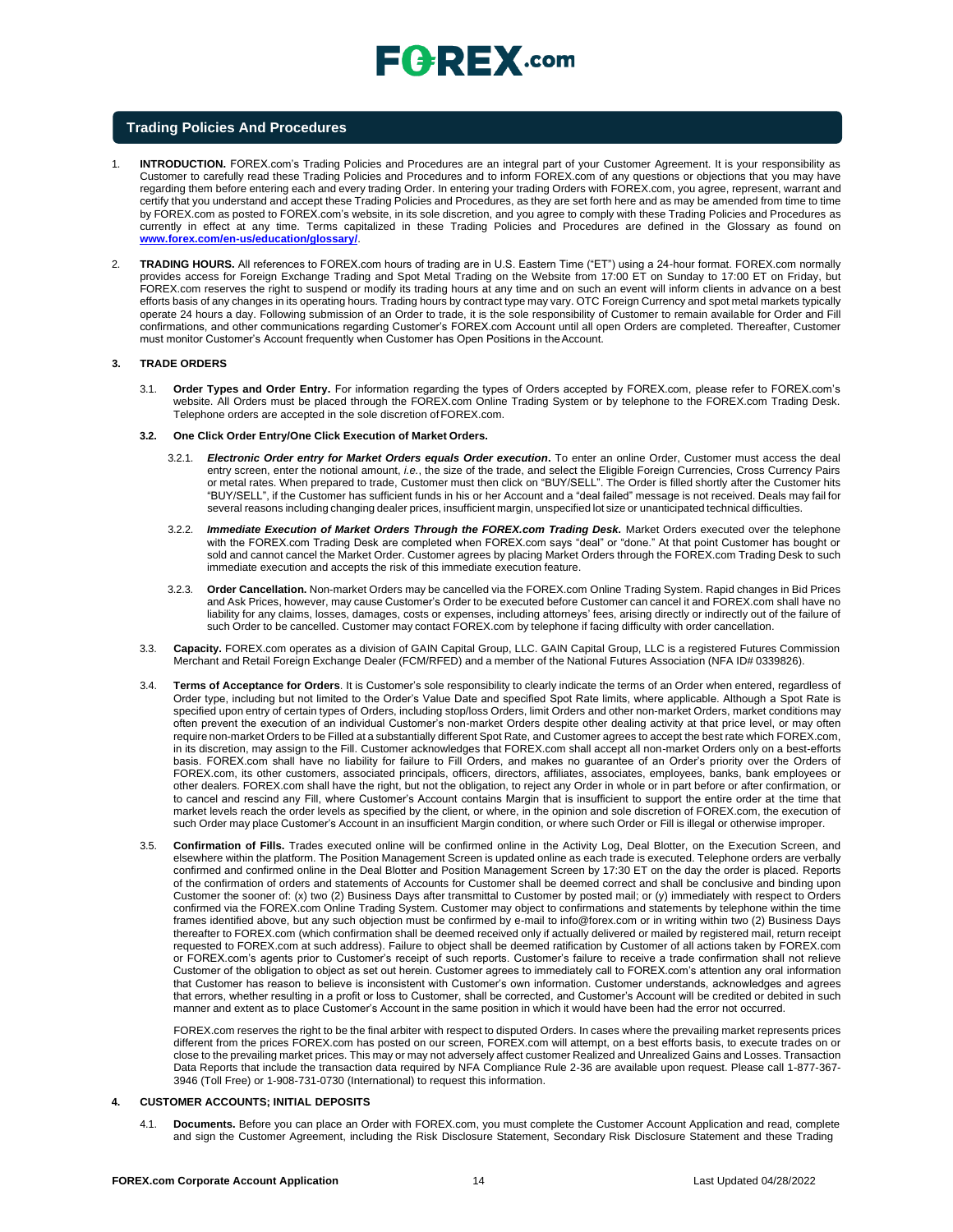Policies and Procedures and all applicable addenda. You must deposit sufficient funds in your Account, your Customer Account Application must be approved by FOREX.com, your deposited funds must have cleared the banking system. Also, FOREX.com must accept your Customer Account Application before FOREX.com will permit you to trade in your Account. You will be notified by e-mail when your Customer Account Application has been approved. If a Customer applies online, Customer will be permitted to trade only after FOREX.com has received a completed and signed Customer Account Application and Customer Agreement. FOREX.com may, in its sole discretion, initially accept a fax copy of the signed Customer Account Application and may permit one or more trades if Customer has deposited sufficient funds into the Account. In this case, FOREX.com must receive an original signed copy of the entire Customer Account Application and Customer within seven (7) days of completion of the online Customer Account Application. If FOREX.com does not receive the Customer Account Application and Customer Agreement with original signatures, FOREX.com reserves the right to liquidate any Open Positions in the Account and to close the Account.

- 4.2. **Currency for Rendering Accounts.** All initial deposits to Customer Accounts will be accepted only in U.S. Dollars, and, unless settlement and delivery of a Foreign Currency have taken place, all Account Balances will be computed and reported only in U.S. Dollars.
- 4.3. **Recognition of Deposits.** No deposit shall be recognized until the wire or check has been fully cleared and collected by FOREX.com's bank or depository institution. You will be notified via e-mail once your funds have been received by FOREX.com and are available for trading.
- 4.4. **Fees.** All banking fees shall be charged to Customer's Account at FOREX.com's discretion, including a \$25.00 FOREX.com fee, over and above any bank fees, for each returned check.
- 5. **MARGIN REQUIREMENTS**. Customer shall provide and maintain with FOREX.com margin in such amounts and in such form that FOREX.com, in it is sole discretion may require. FOREX.com does not require Customers to pay the full price of Foreign Currencies or metal Customer may buy and sell. Instead, Customer is required to post the Required Margin to secure Customer's obligations to FOREX.com. Margin includes Required Margin for Open Positions, which is based on (i) the Opening Margin Requirement; (ii) the Minimum Margin Requirement; (iii) the market value of Open Positions; and (iv) any additional amount as FOREX.com, in its sole discretion, believes is prudent to require. Customer must maintain the Minimum Margin Requirement on their Open Positions at all times. FOREX.com has the right to liquidate any or all Open Positions whenever the Minimum Margin Requirement is not maintained, according to paragraph 6 hereof. Margin requirements are subject to change at any time in FOREX.com's sole discretion and without prior notice. No previous margin requirement shall preclude FOREX.com from increasing that requirement without prior notice. FOREX.com may, in its sole discretion, elect to impose on a disclosed on undisclosed basis limitations on the maximum number of Open Positions allowed at any time
- 6. **LIQUIDATION LEVEL**. Subject to all additional rights of FOREX.com under the Customer Agreement, in the event that, in the sole opinion of FOREX.com and in accordance with FOREX.com's reasonable best estimate of then prevailing obtainable market Spot Rates, and regardless of whether or not prior Margin Calls have been issued or met, if the Margin Balance should at any time equal or fall below the Minimum Margin Requirement for Customer's Account in the aggregate, FOREX.com will have the right but not the obligation to liquidate any part of or all Open Positions in Customer's Account. Clients are responsible for placing their own Stop Loss Orders to minimize losses. Any failure by FOREX.com to enforce its rights hereunder shall not be deemed a future waiver of such rights by FOREX.com. FOREX.com does not make margin calls in the ordinary course of business. FOREX.com maintains the right to liquidate Customer positions as described above. However, FOREX.com may from time to time and in its sole discretion, call Customer and request that Customer deposit additional Collateral to secure Customer's obligations to FOREX.com, over and above the balance in Customer's Account. Any call for additional margin without exercising the rights to liquidate Customer positions shall not be deemed precedent for future calls nor future waiver of such liquidation rights byFOREX.com.
- 7. **WITHDRAWALS.** Payments from a Customer Account require a withdrawal request form signed by all required account holders and submitted in writing to FOREX.com, or a withdrawal request submitted electronically pursuant to procedures established by FOREX.com from time to time and set forth on FOREX.com's website. The Withdrawal Request Form requires a minimum of two (2) Business Days from receipt of the withdrawal request for issuance of a check or wire transfer of funds.
- 8. **MARGIN CALLS.** FOREX.com does not make margin calls in the ordinary course of business. FOREX.com maintains the right to liquidate. Customer positions as described above. However, FOREX.com may from time to time and in its sole discretion, call Customer and request that Customer deposit additional Collateral to secure Customer's obligations to FOREX.com, over and above the balance in Customer's Account. Any call for additional margin without exercising the rights to liquidate Customer positions shall not be deemed precedent for future calls nor future waiver of such liquidation rights by FOREX.com. FOREX.com may from time to time and in its sole discretion send courtesy margin alert e-mails when Customer account falls below 120% of their margin requirement. This margin alert e-mail is for informational purposes only and should not be relied upon for risk management. Customer is still responsible for ensuring their account has adequate margin to support any open positions, including times when margin alert e-mails are not sent.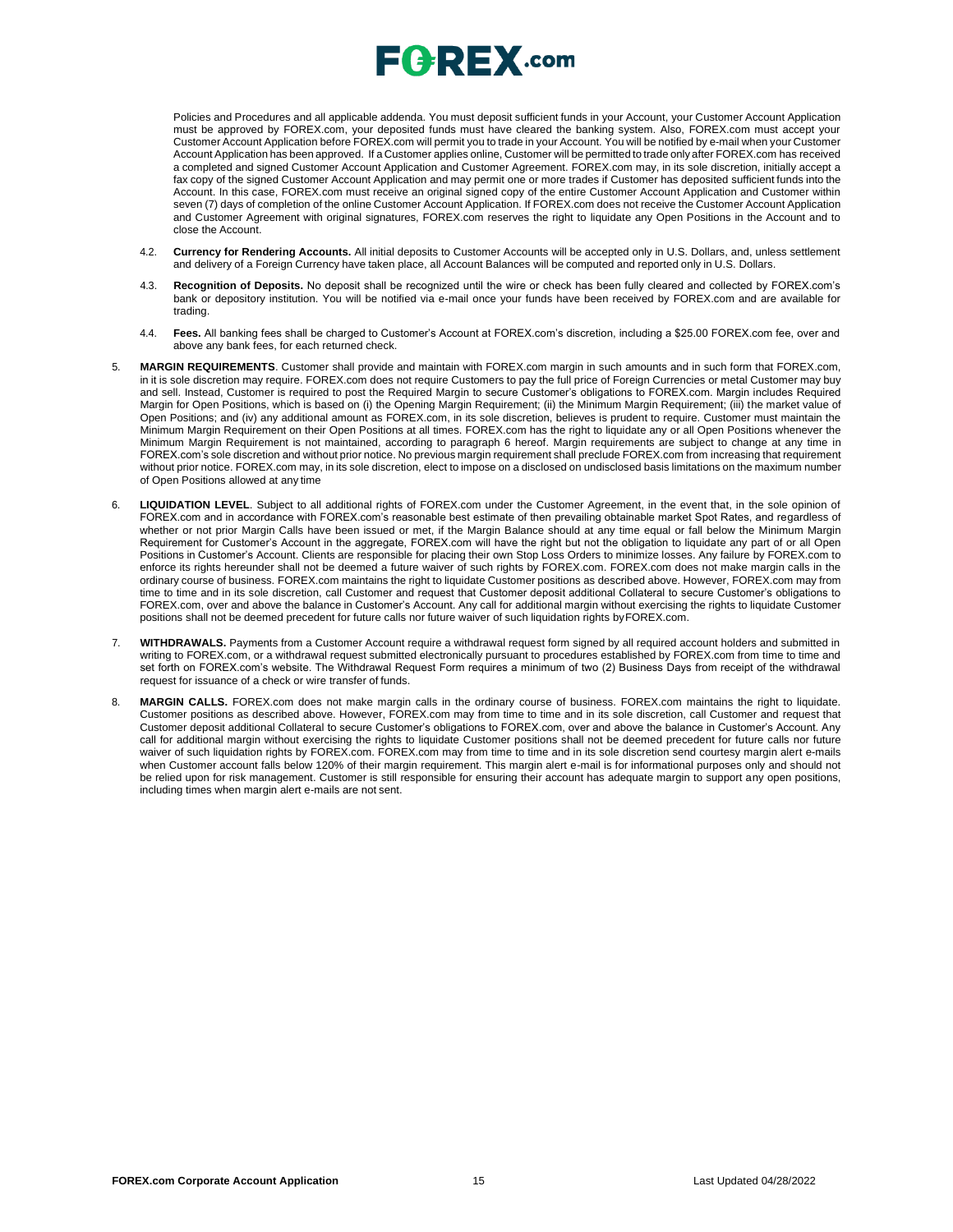# $\sqsubseteq$   $\sqsubseteq$   $\sqsubseteq$   $\sqtimes$  .com

### **Trading Tools**

- 1. FOREX.com may from time to time offer market news, commentary, charting, and analysis, trading performance analytics, signals-based products or services and other trading support tools ("Trading Tools"). Before using any Trading Tools please read this note carefully. It complements the Customer Agreement and associated risk disclosures furnished by us and should be read in conjunction with them. Unless stated otherwise, any capitalized terms used below shall carry the same meanings as in the Customer Agreement.
- **2. The Trading Tools are general in nature and do not and will not take into account your personal objectives, financial situation, or needs. Before acting on a Trading Tool, you should consider its appropriateness, having regard to your personal objectives, financial situation, and needs.**
- **3. FOREX.com will not give advice to you on the merits of any trade and shall deal with you on an execution-only basis. None of our staff are authorized by us or permitted under applicable laws to give you personal advice. Accordingly, you should not regard any proposed trades, trading signals, suggested trading strategies, or other written or oral communications from us as investment recommendations or personal advice or as expressing our view as to whether a particular trade is suitable for you or meets your financial objectives. You must** rely on your own judgement for any investment decision you make in relation to your Account. You have the final decision in relation to **every trade you enter into. You should make every effort to ensure you understand the Trading Tools and FOREX.com is entitled to assume that you do. If you require investment or tax advice, please contact an independent investment or tax advisor.**
- 4. Hypothetical performance results have many inherent limitations, some of which are described below. No warranty or representation is made that any Account will or is likely to achieve profits or losses similar to those shown in connection with any Trading Tool. In fact, there are frequently sharp differences between hypothetical performance results and the actual results subsequently achieved. Actual returns may be different to any hypothetical or indicative returns shown in any Trading Tool.
- 5. One of the limitations of hypothetical performance results is they are generally prepared with the benefit of hindsight. In addition, hypothetical trading does not involve financial risk and no hypothetical trading record can completely account for the impact of financial risk in actual trading. For example, the ability to withstand losses or to adhere to a particular trading platform in spite of trading losses are material points which can also adversely affect actual trading results. There are numerous other factors related to the markets in general or to the implementation of any specific trading program which cannot be fully accounted for in the preparation of hypothetical performance results and all of which can adversely affect actual trading results.
- 6. FOREX.com does not undertake to continue to offer the Trading Tools at all times and may not offer the same in the future. FOREX.com may withdraw or cancel any or all of the Trading Tools, or terminate your access to any or all of them, for any reason or for no reason at any time with or without notice, in our sole discretion.
- 7. Trading Tools can only be used for your own personal benefit. They cannot be used for business purposes or on behalf of another person nor can they be varied, passed on or resold to or shared with (in whole or in part) another person or entity or used to place any trades outside of our platform.
- 8. You will not copy, modify, de-compile, reverse engineer, or make derivative works of or from the Trading Tools or the manner in which they operate.
- 9. All intellectual property and other rights in the Trading Tools remain our sole property or the property of our licensors. FOREX.com does not assign, license, or otherwise transfer to you any right or interest in the Trading Tools whatsoever, except for the right to access and use the Trading Tools as expressly permitted by us in writing. In particular, but without limitation, all goodwill derived from the use or development of the Trading Tools will accrue exclusively to us. You will not do, or omit to do, or permit to be done, any act that will or may materially weaken, damage or be detrimental to the Trading Tools or the reputation of the goodwill associated with us or the Trading Tools.
- 10. FOREX.com does not commit to, and is not obliged to provide you with, any number of Trading Tools and the delivery of Trading Tools is not guaranteed. FOREX.com may provide the Trading Tools at such times, at such intervals and based on such factors as we may determine in our absolute discretion. You should not therefore use or rely on the Trading Tools as a method of monitoring prices, positions/markets or making trading decisions, and no liability will be accepted by us in this respect.
- 11. The Trading Tools are provided "AS IS", without any representation or warranty of any kind whatsoever, including that they will be without interruption or error free.
- 12. FOREX.com may suspend use of the Trading Tools at any time to carry out maintenance, repairs, upgrades or any development related issues, in order to comply with Applicable Laws or for any other reason determined by us in our sole discretion.
- 13. To the extent permitted by Applicable Laws, you agree not to hold FOREX.com, our directors, officers, employees, or agents liable for losses or damages, including legal fees, that may arise, directly or indirectly, in whole or in part, from: (a) non-delivery, delayed delivery, or the misdirected delivery of any Trading Tool, (b) inaccurate or incomplete content of any Trading Tool, or (c) your reliance on or use of the information in any Trading Tool for any purpose.

Any failure by you to comply with any of the above obligations or restrictions shall constitute an Event of Default under our Customer Agreement.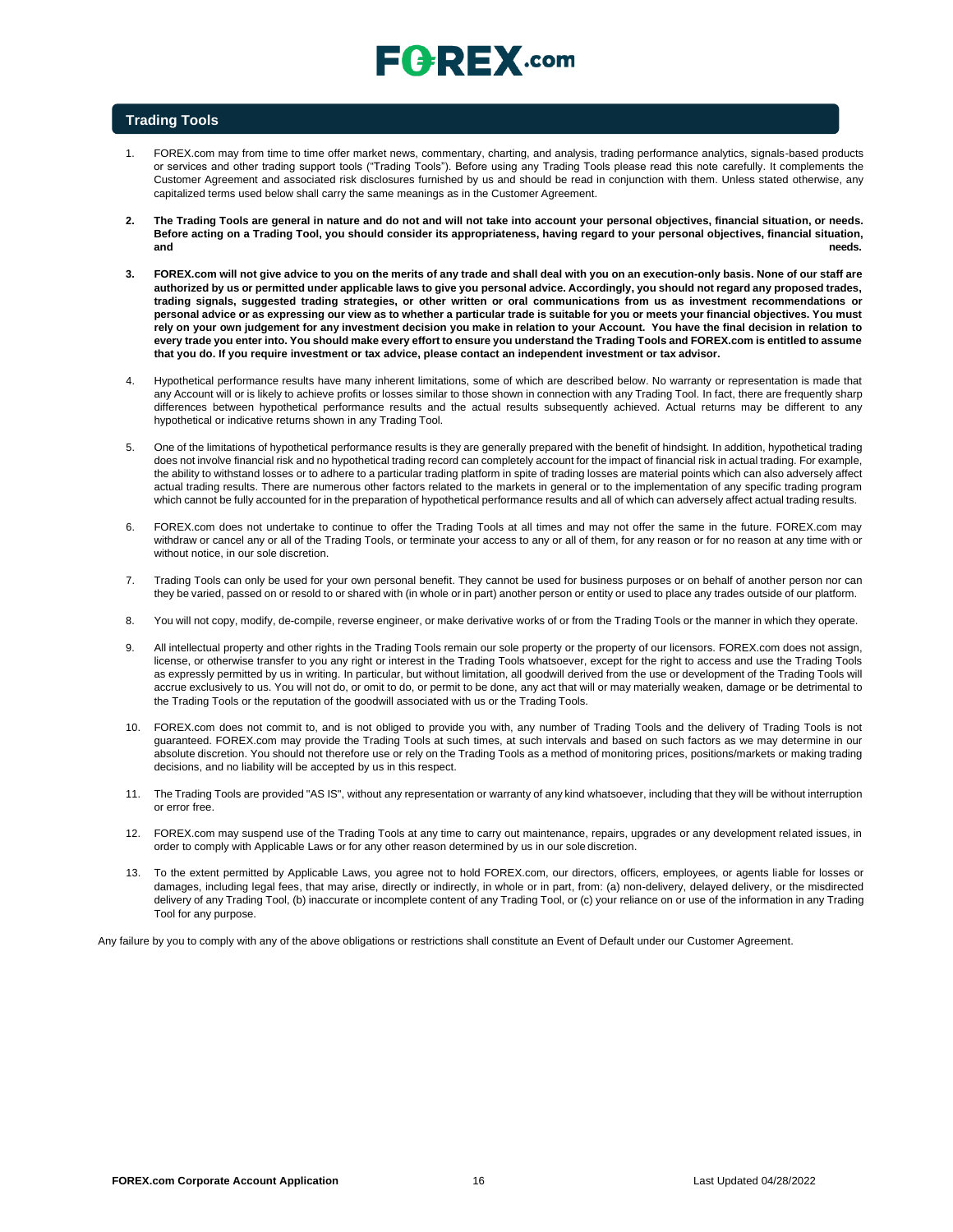

## **FOREX.COM**

### **THIS IS A LEGALLY BINDING CONTRACT.**

### **DO NOT SIGN UNTIL YOU HAVE CAREFULLY READ ALL OF THE FOREGOING COMPLETELY AND COMPLETED THE CUSTOMER ACCOUNT APPLICATION.**

**Your signature below acknowledges that you have carefully read, in its entirety, and understood the Customer Agreement, Social Security or Tax ID Certification, Authorization to Transfer Funds, Consent to Electronic Statements, Agreement to Use Collateral, Risk Disclosure Statement, Secondary Risk Disclosure (High Risk Investment), and Trading Policies and Procedures, and that you agree to all of the provisions contained therein.**

**Your signature below further represents, warranties and certifies that the information provided by you in the Customer Account Application is correct and complete.**

| Signature: <u>Contract Communication</u> |  |  |  |  |
|------------------------------------------|--|--|--|--|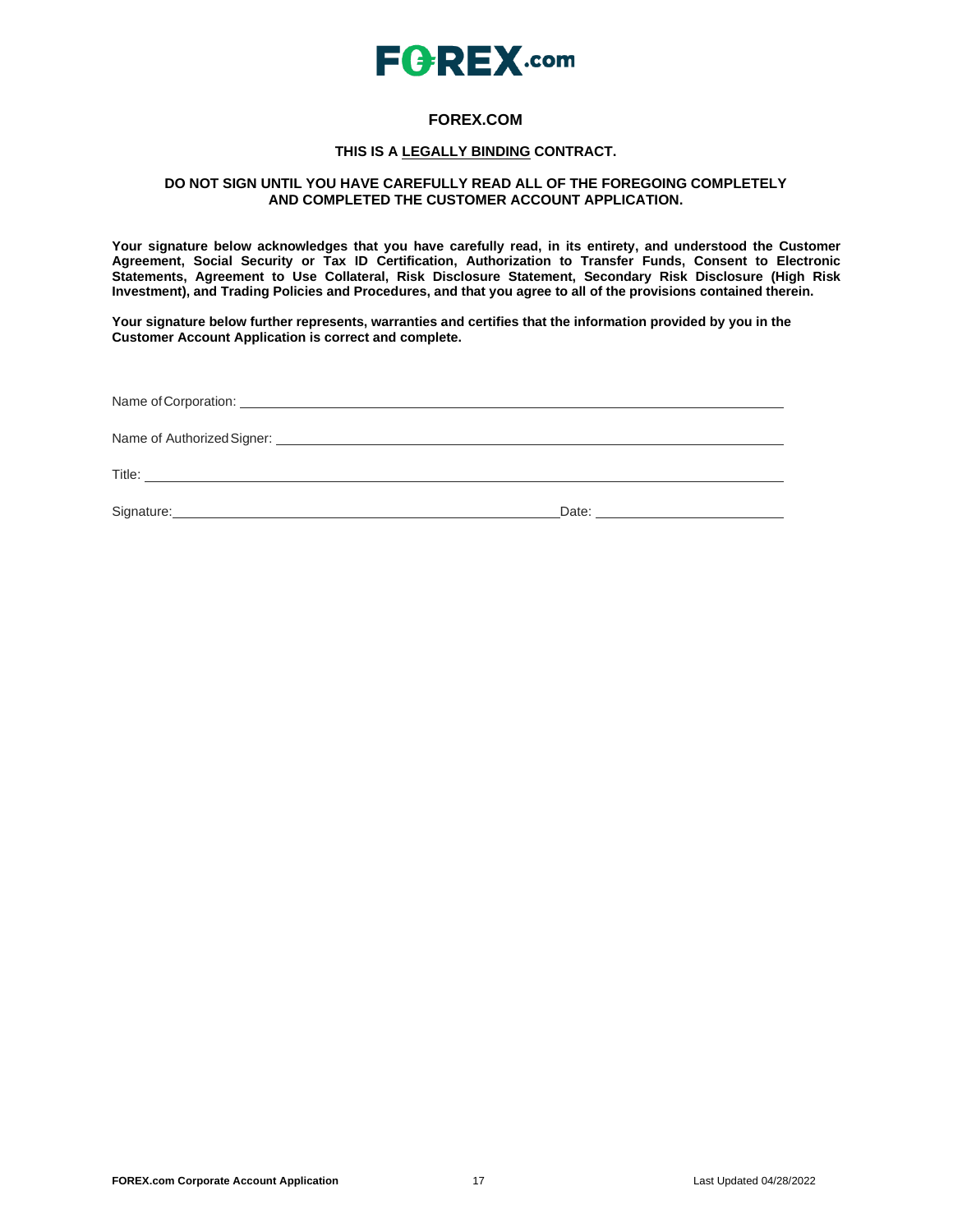# $E$ **CREX**.com

### **Secondary Risk Disclosure: High Risk Investment**

Trading is very speculative and risky. Foreign Exchange Trading is highly speculative and is suitable only for those customers who (a) understand and are willing to assume the economic, legal and other risks involved, and (b) are financially able to assume losses significantly in excess of margin or deposits. Customer represents, warrants and agrees that Customer understands these risks; that Customer is willing and able, financially and otherwise, to assume the risks of Foreign Exchange Trading and Spot Metal Trading and that loss of Customer's entire Account Balance will not change Customer's life style.

The high leverage and low margin associated with Foreign Exchange Trading and Spot Metal Trading can result in significant losses due to price changes in Foreign Exchange Contracts, Cross Currency Contracts and Metal Contracts. Company's margin policies may require that additional funds be provided to properly margin Customer's Account and that Customer must immediately meet such margin requirements. Failure to maintain the Minimum Margin Requirement may result in the liquidation of any open positions with resultant loss toCustomer.

FOREX IS AN OVER THE COUNTER (OTC) MARKET, MEANING THE FOREIGN CURRENCY TRADING YOU ARE ENTERING INTO IS NOT CONDUCTED ON AN EXCHANGE. AS A MARKET MAKER, FOREX.COM IS THE COUNTERPARTY IN THESE TRANSACTIONS AND, THEREFORE, ACTS AS THE BUYER WHEN YOU SELL AND THE SELLER WHEN YOU BUY. AS A RESULT, FOREX.COM'S INTERESTS MAY BE IN CONFLICT WITH YOURS. UNLESS OTHERWISE SPECIFIED IN YOUR WRITTEN AGREEMENT OR OTHER WRITTEN DOCUMENTS FOREX.COM ESTABLISHES THE PRICES AND WHICH IT OFFERS TO TRADE WITH YOU. THE PRICES OFFERED MIGHT NOT BE THE BEST PRICES AVAILABLE AND DIFFERENT PRICES MAY BE OFFERED TO DIFFERENT CUSTOMERS.

IF FOREX.COM ELECTS NOT TO COVER ITS OWN TRADING EXPOSURE, THEN YOU SHOULD BE AWARE THAT FOREX.COM MAY MAKE MORE MONEY IF THE MARKET GOES AGAINST YOU. ADDITIONALLY, SINCE FOREX.COM ACTS AS THE BUYER OR SELLER IN THE TRANSACTION, YOU SHOULD CAREFULLY EVALUATE ANY TRADE RECOMMENDATIONS YOU RECEIVE FROM FOREX.COM OR ANY OF ITS SOLICITORS.

| Signature: <u>Contract of Contract and Contract and Contract and Contract and Contract and Contract and Contract and Contract and Contract and Contract and Contract and Contract and Contract and Contract and Contract and Con</u> | Date: |  |  |  |
|--------------------------------------------------------------------------------------------------------------------------------------------------------------------------------------------------------------------------------------|-------|--|--|--|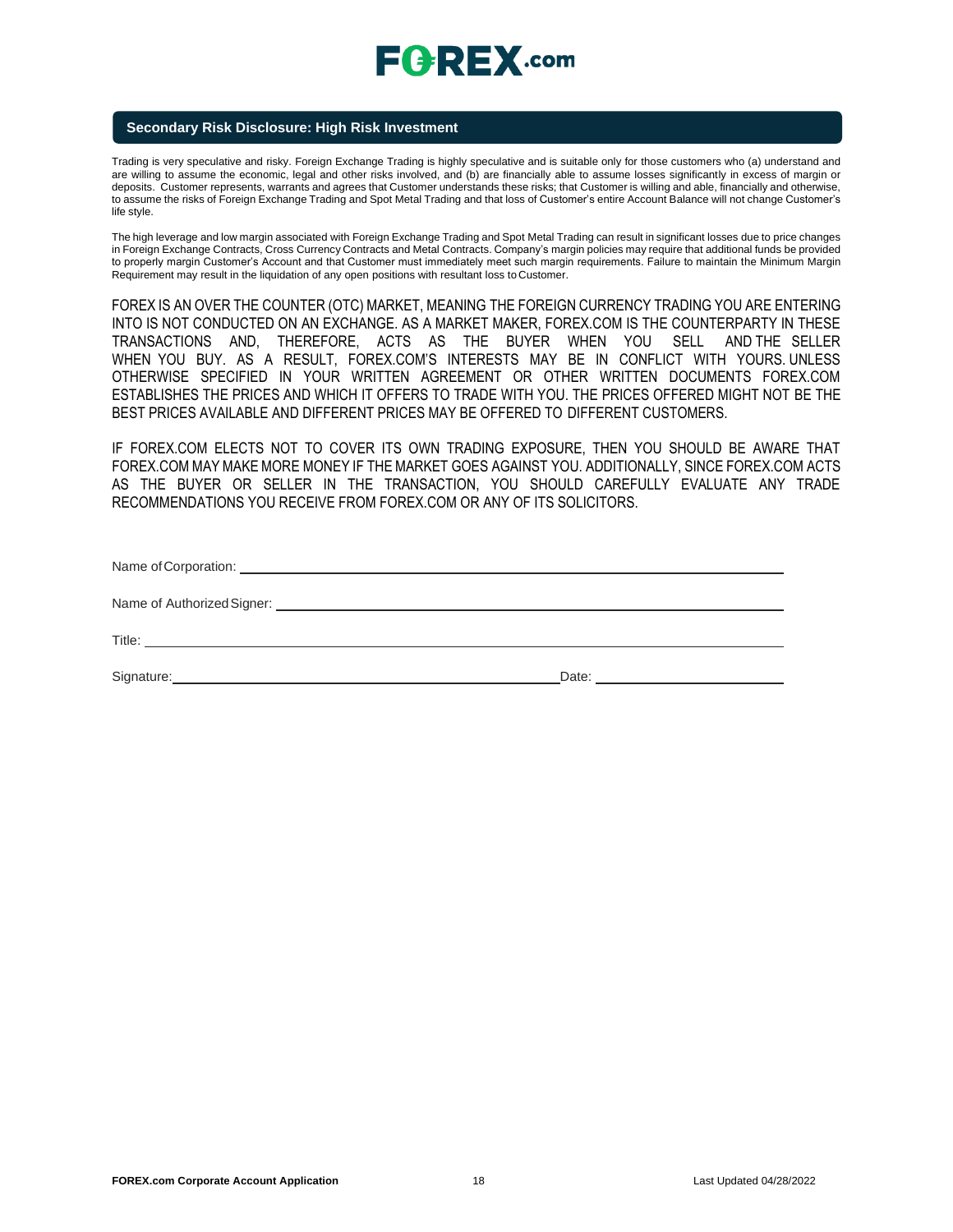

### **RISK DISCLOSURE STATEMENT**

OFF-EXCHANGE FOREIGN CURRENCY TRANSACTIONS INVOLVE THE LEVERAGED TRADING OF CONTRACTS DENOMINATED IN FOREIGN CURRENCY CONDUCTED WITH A FUTURES COMMISSION MERCHANT OR A RETAIL FOREIGN EXCHANGE DEALER AS YOUR COUNTERPARTY. BECAUSE OF THE LEVERAGE AND THE OTHER RISKS DISCLOSED HERE, YOU CAN RAPIDLY LOSE ALL OF THE FUNDS YOU DEPOSIT FOR SUCH TRADING AND YOU MAY LOSE MORE THAN YOU DEPOSIT.

YOU SHOULD BE AWARE OF AND CAREFULLY CONSIDER THE FOLLOWING POINTS BEFORE DETERMINING WHETHER SUCH TRADING IS APPROPRIATE FOR YOU.

(1) TRADING IS NOT ON A REGULATED MARKET OR EXCHANGE—YOUR DEALER IS YOUR TRADING PARTNER WHICH IS A DIRECT CONFLICT OF INTEREST. BEFORE YOU ENGAGE IN ANY RETAIL FOREIGN EXCHANGE TRADING, YOU SHOULD CONFIRM THE REGISTRATION STATUS OF YOUR COUNTERPARTY.

The off-exchange foreign currency trading you are entering into is not conducted on an interbank market, nor is it conducted on a futures exchange subject to regulation as a designated contract market by the Commodity Futures Trading Commission. The foreign currency trades you transact are trades with the futures commission merchant or retail foreign exchange dealer as your counterparty. WHEN YOU SELL, THE DEALER IS THE BUYER. WHEN YOU BUY, THE DEALER IS THE SELLER. As a result, when you lose money trading, your dealer is making money on such trades, in addition to any fees, commissions, or spreads the dealer may charge.

(2) AN ELECTRONIC TRADING PLATFORM FOR RETAIL FOREIGN CURRENCY TRANSACTIONS IS NOT AN EXCHANGE. IT IS AN ELECTRONIC CONNECTION FOR ACCESSING YOUR DEALER. THE TERMS OF AVAILABILITY OF SUCH A PLATFORM ARE GOVERNED ONLY BY YOUR CONTRACT WITH YOUR DEALER.

Any trading platform that you may use to enter off-exchange foreign currency transactions is only connected to your futures commission merchant or retail foreign exchange dealer. You are accessing that trading platform only to transact with your dealer. You are not trading with any other entities or customers of the dealer by accessing such platform. The availability and operation of any such platform, including the consequences of the unavailability of the trading platform for any reason, is governed only by the terms of your account agreement with the dealer.

### (3) YOUR DEPOSITS WITH THE DEALER HAVE NO REGULATORYPROTECTIONS.

All of your rights associated with your retail forex trading, including the manner and denomination of any payments made to you, are governed by the contract terms established in your account agreement with the futures commission merchant or retail foreign exchange dealer. Funds deposited by you with a futures commission merchant or retail foreign exchange dealer for trading off-exchange foreign currency transactions are not subject to the customer funds protections provided to customers trading on a contract market that is designated by the Commodity Futures Trading Commission. Your dealer may commingle your funds with its own operating funds or use them for other purposes. In the event your dealer becomes bankrupt, any funds the dealer is holding for you in addition to any amounts owed to you resulting from trading, whether or not any assets are maintained in separate deposit accounts by the dealer, may be treated as an unsecured creditor's claim.

(4) YOU ARE LIMITED TO YOUR DEALER TO OFFSET OR LIQUIDATE ANY TRADING POSITIONS SINCE THE TRANSACTIONS ARE NOT MADE ON AN EXCHANGE OR MARKET, AND YOUR DEALER MAY SET ITS OWN PRICES.

Your ability to close your transactions or offset positions is limited to what your dealer will offer to you, as there is no other market for these transactions. Your dealer may offer any prices it wishes, and it may offer prices derived from outside sources or not in its discretion. Your dealer may establish its prices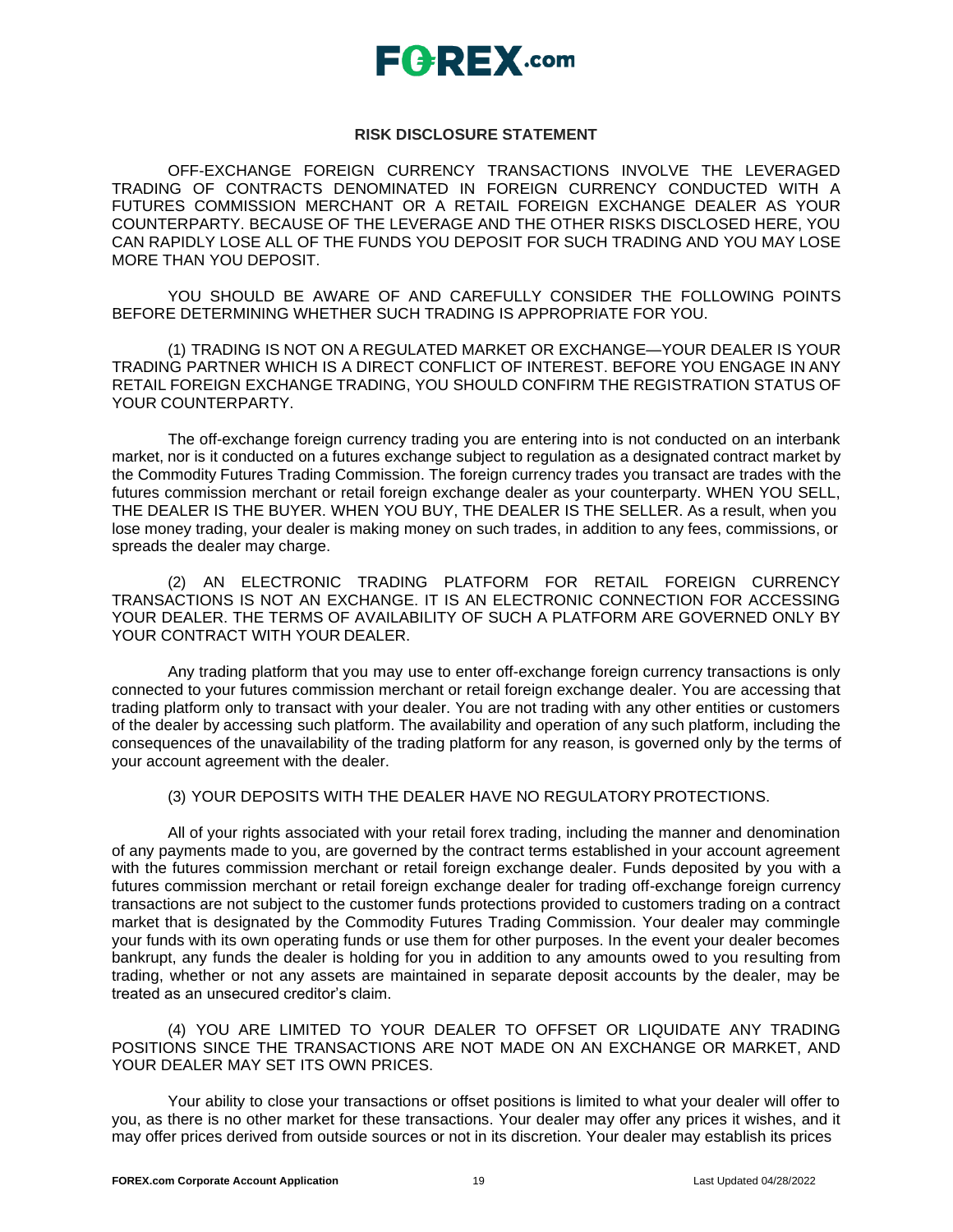

by offering spreads from third party prices, but it is under no obligation to do so or to continue to do so. Your dealer may offer different prices to different customers at any point in time on its own terms. The terms of your account agreement alone govern the obligations your dealer has to you to offer prices and offer offset or liquidating transactions in your account and make any payments to you. The prices offered by your dealer may or may not reflect prices available elsewhere at any exchange, interbank, or other market for foreign currency.

### (5) PAID SOLICITORS MAY HAVE UNDISCLOSED CONFLICTS.

The futures commission merchant or retail foreign exchange dealer may compensate introducing brokers for introducing your account in ways which are not disclosed to you. Such paid solicitors are not required to have, and may not have, any special expertise in trading, and may have conflicts of interest based on the method by which they are compensated. Solicitors working on behalf of futures commission merchants and retail foreign exchange dealers are required to register. You should confirm that they are, in fact registered. You should thoroughly investigate the manner in which all such solicitors are compensated and be very cautious in granting any person or entity authority to trade on your behalf. You should always consider obtaining dated written confirmation of any information you are relying on from your dealer or a solicitor in making any trading or account decisions.

FINALLY, YOU SHOULD THOROUGHLY INVESTIGATE ANY STATEMENTS BY ANY DEALERS OR SALES REPRESENTATIVES WHICH MINIMIZE THE IMPORTANCE OF, OR CONTRADICT, ANY OF THE TERMS OF THIS RISK DISCLOSURE. SUCH STATEMENTS MAY INDICATE POTENTIAL SALES FRAUD.

THIS BRIEF STATEMENT CANNOT, OF COURSE, DISCLOSE ALL THE RISKS AND OTHER ASPECTS OF TRADING OFF-EXCHANGE FOREIGN CURRENCY TRANSACTIONS WITH A FUTURES COMMISSION MERCHANT OR RETAIL FOREIGN EXCHANGE DEALER.

For the calendar quarter ending March 31, 2022, there were 37,327 active non-discretionary trading accounts of which 30.5% were profitable and 69.5% unprofitable. For the calendar quarter ending December 31, 2021, there were 38,394 active non-discretionary trading accounts of which 28% were profitable and 72% unprofitable. For the calendar quarter ending September 30, 2021, there were 39,798 active non-discretionary trading accounts of which 31% were profitable and 69% unprofitable. For the calendar quarter ending June 30, 2021, there were 46,139 active non-discretionary trading accounts of which 31% were profitable and 69% unprofitable.

### PAST PERFORMANCE IS NOT NECESSARILY INDICATIVE OF FUTURE RESULTS.

I hereby acknowledge that I have received and understood this risk disclosure statement.

Name of Corporation:

Name of Authorized Signer:  $\blacksquare$ 

Title: <u>www.community.community.community.com</u>munity.com

Signature: Date: Date: Date: Date: Date: Date: Date: Date: Date: Date: Date: Date: Date: Date: Date: Date: Date: Date: Date: Date: Date: Date: Date: Date: Date: Date: Date: Date: Date: Date: Date: Date: Date: Date: Date: D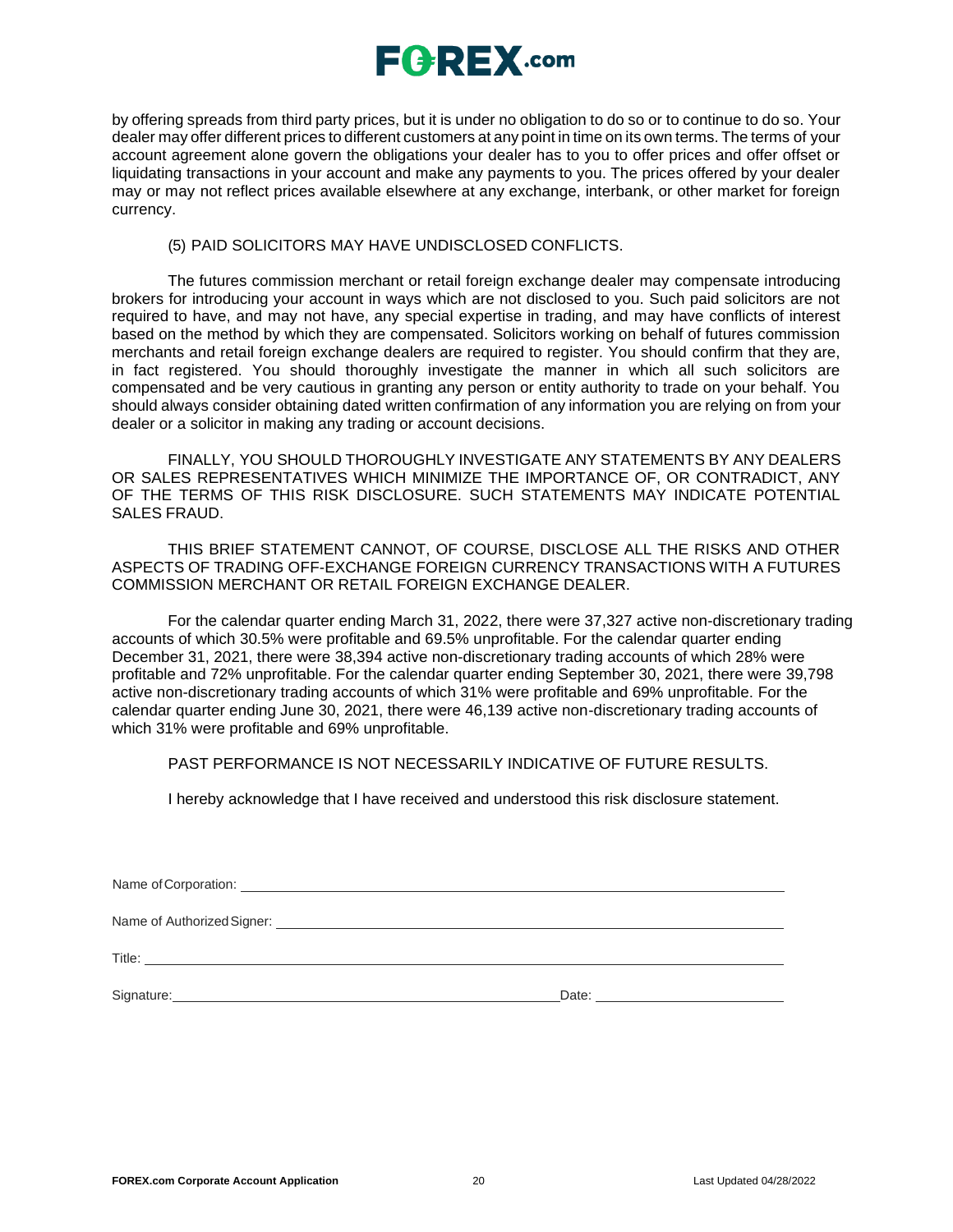

## **GAIN Capital Group LLC Direct Market Access Service Supplemental Terms**

These Supplemental Terms set out the terms and conditions under which GAIN Capital Group LLC ("GAIN Capital") offers you the Direct Market Access services described below (the "DMA Services"). These Supplemental Terms form part of the GAIN Capital Customer Agreement, including the related Trading Policies and Procedures, in each case as amended from time to time (collectively, the ''Customer Agreement'').

Unless separately defined in these Supplemental Terms, words and expressions shall have the same meanings given to them in the Customer Agreement.

## **1. TERMS OF SERVICES PROVIDED; TRADING POLICIES AND PROCEDURES.**

- a. Subject to the conditions of the Customer Agreement and acceptance of your application to open an Account, GAIN Capital will maintain one or more Accounts in your name, and will affect cash settled and physically settled transactions with and for you in the international over-the-counter currency markets on a spot basis and provide such other services and products as GAIN Capital may, in its sole discretion, determine from time to time in the future. Unless expressly stated otherwise in writing, all transactions entered into in connection with the DMA Services shall be governed by the terms of the Customer Agreement.
- **b.** Upon receipt of an order from you as customer, FOREX.com will attempt to place a financially equivalent order with its DMA Services liquidity provider(s) in GAIN Capital's name. Upon receipt of confirmation of fill price(s) from GAIN Capital's DMA Services liquidity provider(s), GAIN Capital will fill your order request, in part or in full, at the exact same price acting as counterparty to your trade. GAIN Capital's ability to fill your order will be contingent on GAIN Capital's ability to execute the order with its DMA Services liquidity provider(s) and pass these order fills on to you acting as counterparty to your trade. You acknowledge and agree that a lack of available liquidity from GAIN Capital's DMA Services liquidity providers may result in your order not being filled at any price. **You further acknowledge and agree that GAIN Capital will display currently available pricing for the contracts offered under the DMA Services, but actual execution prices achieved in the market by GAIN Capital with its DMA Services liquidity provider and passed on to you by GAIN Capital acting as counterparty to your trade may differ materially from pricing displayed, and you agree to accept the prices assigned to all filled orders pursuantto the DMA Services.**
- c. Unless otherwise specifically indicated in the trading platform through which you are accessing the DMA Services, all contingent and market orders placed on any trading day will expire at the end of each trading day.
- d. Neither Request for Quote functionality nor a demo trading system will be offered as part of the DMA Services.